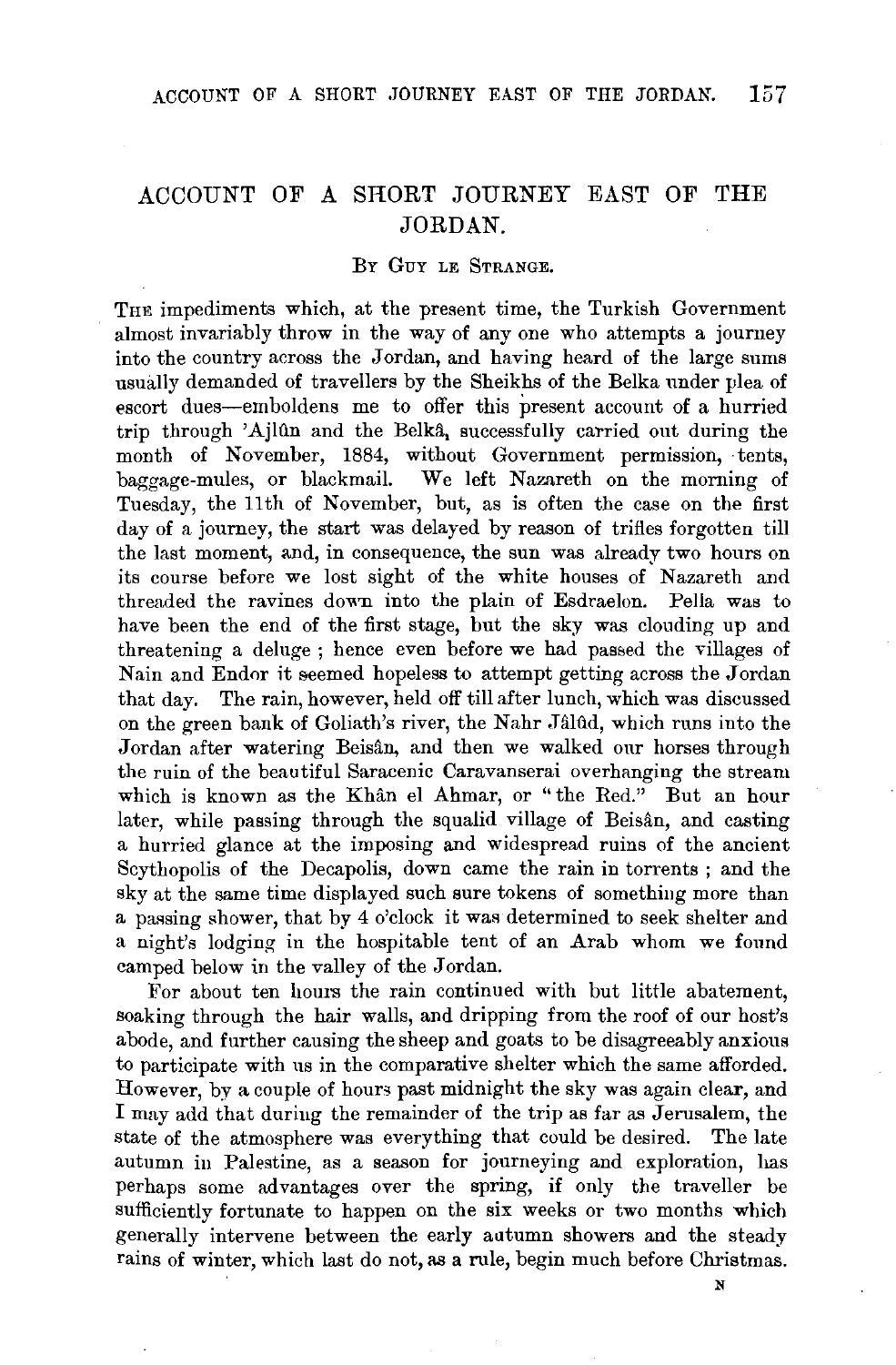In the autumn, the land, having been parched by the summer heats, is of course less green and beautiful than is the case in the early days of spring ; but, on the other hand, ruins are no longer concealed by any luxuriant vegetation, and since the coolness of the weather renders a shortened halt at noon a matter of no inconvenience, the traveller can devote to the business on hand all the hours of daylight, which even at this season can be counted upon as lasting from 7 A.M. to 5 P.M. Bedouins in general are of course early risers, and we, their guests, had in consequence no difficulty in getting early into the saddle, so that before the sun had made its appearance above the mountains of Ajlûn we were riding eastwards over the fertile lands of the Ghôr, the Arab name for the mighty "cleft" through which the waters of the Jordan pour. At the present day the country all round Beisan, though partially cultivated, and fetching a certain price in the market, is not to compare with the description that has· been left to us of its fertility in the century preceding the arrival of the Crusaders. Mokaddasi/ writing about the year 1000 A.D., describes Beisan at his time as being rich in palm trees, and informs us that all the rice used in the provinces of the Jordan, and of Palestine, was grown here. At the present day no rice is cultivated anywhere in this neighbourhood, nor for the matter of that, as far as I know, in any other part of Palestine, and the palm has long been gone from here as from the shores of the Sea of Tiberias, where, according to the geographer above quoted, there might be seen in his days "all around the Lake villages and date palms, while on the same sail boats coming and going continually."<sup>2</sup>

That the bygone prosperity might easily return to this country, should circumstances *(i.e.,* the Government) again become propitious, was an idea that impressed itself on us, each moment the more, while riding over the rich soil, and fording at every hundred yards the streams which here intersect the Ghôr. An abrupt descent brought us in an hour to the Jordan, at a ford where the water scarcely reached the bellies of our horses, and we had the luck to be guided to the right place by three of our hosts of the previous evening, who, mounted on their wirey, bald-tailed mares, and armed with the long Arab lance, had turned out to accompany us during the first few hours of the way. Across the Jordan we suddenly came upon an encampment of black tents, tenanted by kinsmen of our last night's host, and as a consequence were condemned to waste a precious hour while coffee was prepared and ceremoniously drunk, followed by a light repast of bread and sour milk; and hence it was past nine before we reached the ruins of Pella, although these lie but an hour distarit from the spot at which we forded the Jordan. As Mr. Selah Merrill very justly observes in the work which, unless I am misinformed, is as yet the

1 Edited in Arabic by de Goeje (Leyden, 1877), p. 162.<br><sup>2</sup> Op. *cit.*, p. 161. A few stunted palms are, however, still to be seen at Kufr Argib and elsewhere on the shores of the Lake (see J. Macgregor, "Rob Roy on the Jordan," 1869, pp. 325, 329; also, "Recovery of Jerusalem," p. 367, in Capt. Wilson's artic!e on the Sea of Galilee).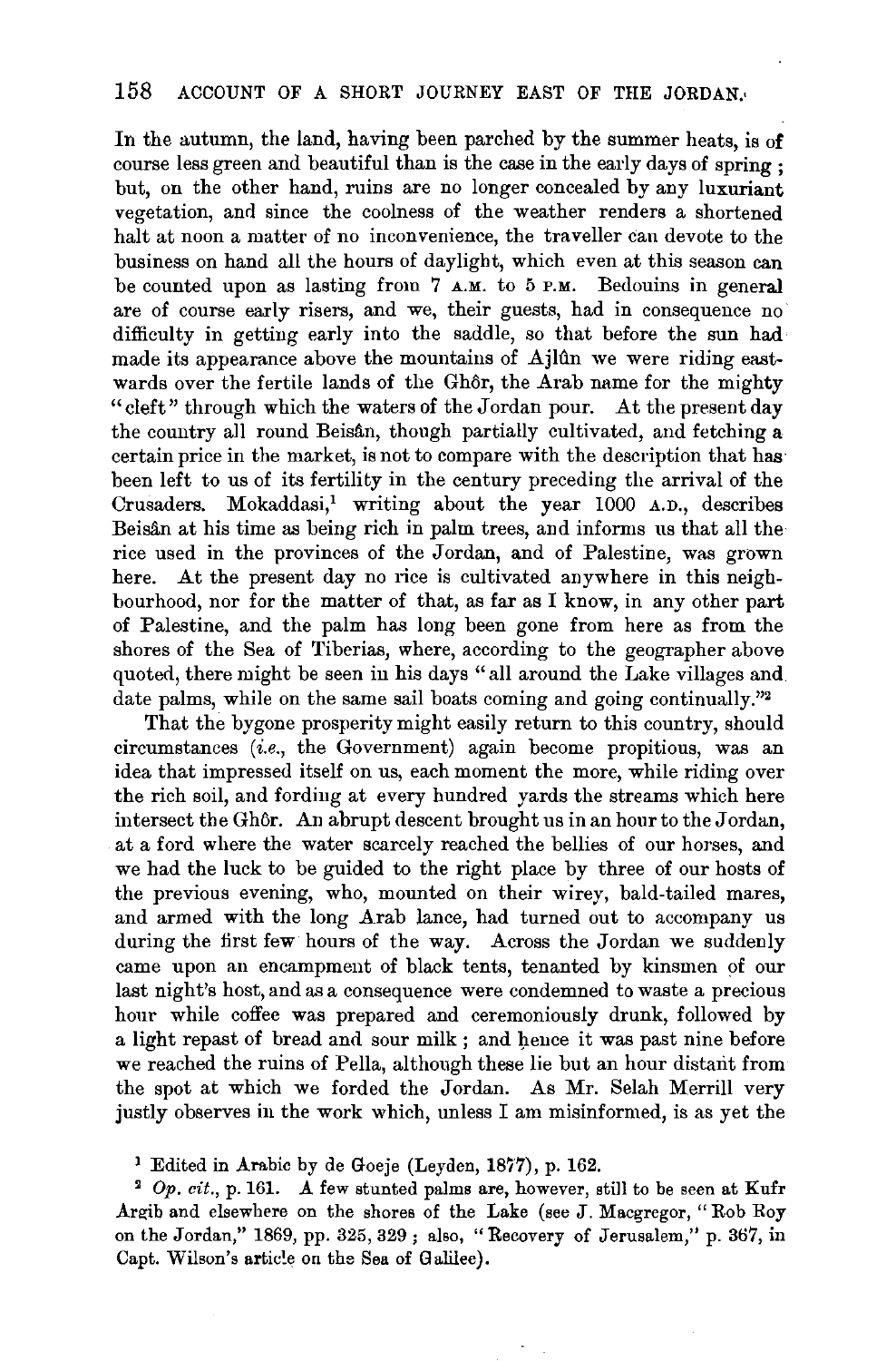sole fruit of the American Palestine Exploration Society, "Tabakat Fah! is a beautiful location for a city, and the wonder is that it should have been forsaken." Even after the long summer drought, the springs gushing out among the broken columns and ruins of former splendour, are abundant enough to make fertile all the neighbouring land, which, situated as it is on the upper level of the Gh6r, and 250 feet below the sea, enjoys, perhaps, the finest climate, from an agricultural point of view, that can be found in Syria.

That the Arab name of Tabakat Fahl, the Fahl Terraces, represents the ancient Greek Pella, there can be little doubt. Dr. Robinson, who was the first to make this identification, is no mean authority in such matters, and further, Mr. Merrill, who discusses the various objections which may be urged against this present site, winds up the argument by bringing together a mass of evidence in favour of this being the ancient Pella of the Decapolis, giving citations from the works of Josephus, Stephanus of Byzantium, Eusebius, and others, who treat of the early topography of Palestine.<sup>1</sup> It may be of some interest to add that though the site has, to all appearance, for centuries been abandoned by the Moslems, it is renowned in their early chronicles as being the field which witnessed the great "Battle of Fah!," which, six centuries after Christ, sealed the fate of Byzantine rule in Syria.<sup>2</sup> According to the annalist Tabari, this celebrated victory was gained in the year 13 A.H.,3 and the geographer Yakut asserts that the Greeks left 80,000 dead on the field.

In the first decades of the Christian era, Pliny, describing Pella., notes its abundant water supply, and in the Talmud this city is mentioned under the uame of "Phahil," as having *hot* springs.• At the present day, however, the springs, though abundant, are apparently not thermal. We found them icy cold, and perfectly sweet, and on this point it may be added that the Arab geographers never allude to them in their enumeration of the numerous Hammâms of the Jordan Valley. Neglecting the Greek name Pella, the Arabs, according to their wont, revived the older Semitic pronunciation of Phahil, which they wrote Fahil or Fihl. It is of interest here to note that Yakut, in his Geographical Encyclopredia,• after stating the correct pronunciation of the name to be " Fihl," continues, " I believe this name to be of foreign origin, since I do not recognise in it the form of any Arab word." And that this Pella was the place which witnessed the Moslem victory over the Greek forces, is placed beyond a doubt by the further statement that "the battle of Fihl, which took place within the year of the capitulation of Damascus, is likewise known under the appellation of the Day of Beisân," and from Beisân, on the right bank

- 
- 
- 

<sup>3</sup> Ed. Kosegarten, II, 158.<br>
<sup>4</sup> Conder's "Handbook to the Bible," 3rd edition, p. 315.<br>
<sup>5</sup> "Mo'jam-al-Buldân" (Leipzig), III, 853.<br>
<sup>6</sup> Quoted also by the author of the "Marâsid-el-Ittilâ," ed. Juynboll, II, 336, whose work is a critical abridgment of Yakut's Encyclopædia.

<sup>1 &</sup>quot;East of the Jordan," by S. Merrill (London, 1881), pp. 442-447.

<sup>2</sup> Weil., "Gesch. der Chalifen," I, 40, *et seq.*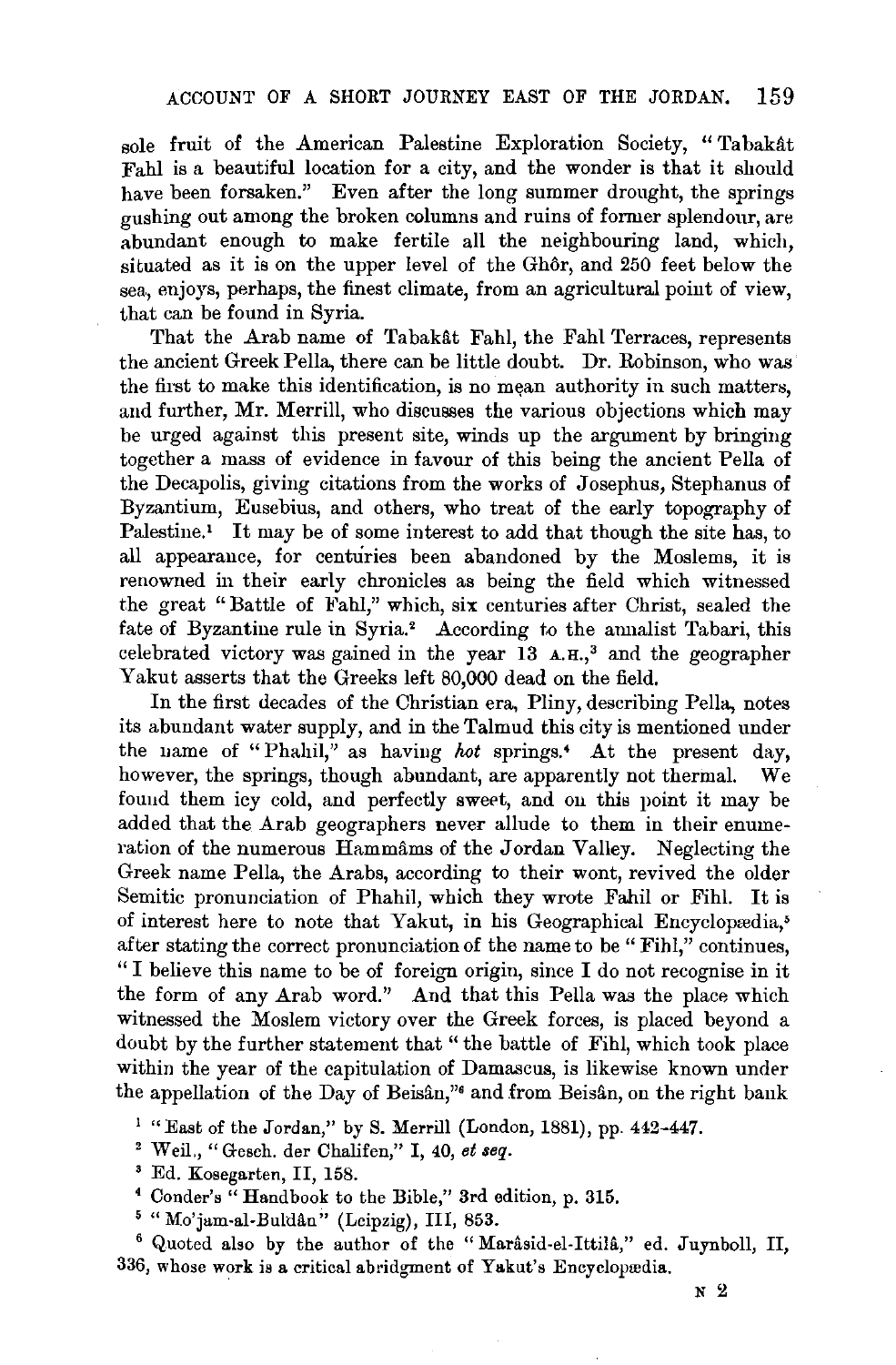of the Jordan, we had ridden in a couple of hours. Pella, or Fihl, must have fallen into ruin very shortly after the Moslem conquest, as is proved by the absence of all Saracenic remains among those of the Byzantine epoch which cover the ground in all the neighbourhood of the springs. A like fate also befell most of the great Greek cities over Jordan, such as Gerasa (.T erash) and Philadelphia (Amman), where we find little that is Moslem among much that recalls the Christian times. A few generations later, after the third century of the Hejra, the very name of Fihl ceases to be mentioned in the itineraries and town lists of the Arab geographers, and neither Istakhri, Ibn Haukal, nor Mokaddasi (himself a Syrian) take any notice of the place. Still, in A.H. 278, one of the earliest of their geographers, Yakubi, considered it a place of importance, for in his summary of the cities of the military province of the Jordan *(Jond al Urdunn*), after describing such towns as Acre and Tyre, he mentions<sup>1</sup> together Tibnin, Fihl, and Jerash, adding that "the population inhabiting" these towns is of a mixed character, part Arab, part foreign" *(al 'ajam),*  by which last term, if I am not mistaken, we are to understand the native Greek-speaking Christians who had not been displaced by the immigrant Arabs. Fihl, or Tabakat Fahl, as the place is now called, having thus been left undisturbed for nigh on a thousand years, would doubtless yield a rich archreological harvest to any one who could spend some days among the ruins, and carefully examine the very large number of broken cornices and other carved stones which lie about on every hand. Considerable remains of buildings also, that were once adorned with columns, surround the spot where the springs gush out from the hill-side.

Although the Jordan Valley is elsewhere parched after the summer droughts, the Fihl Gorge was a mass of waving green reeds, reaching higher than a horseman's head, and almost completely masking from view the ruined edifices which lay partially submerged in the running water. Near what must have been a bath-judging from the large piscina -stood a fine monolith in white marble, above 8 feet in height ; and among the reeds, a score of yards further down, and nearer the north bank, were two others, rising, each of them, over a dozen feet out of the pool in which they stood. But nowhere did we notice inscriptions. The great centre of population would seem to have been up on the hill-side on the right or northern bank of the stream. Here there are traces of a large necropolis with innumerable sarcophagi lying about on every hand. In most cases these last had been smashed up by iconoclastic treasure-seekers, but some remained almost intact, displaying the Christian emblems beautifully carved in the white stone. One in particular was noticeable from its high artistic merit. The lid of the sarcophagus was still perfect, adorned with three wreaths chiselled in high relief, and between

them, in monogram, the  $\sum$ , and the A.W. but with no further

<sup>1</sup> "Kitâb-al-Buldân," ed. Juynboll, p. 115.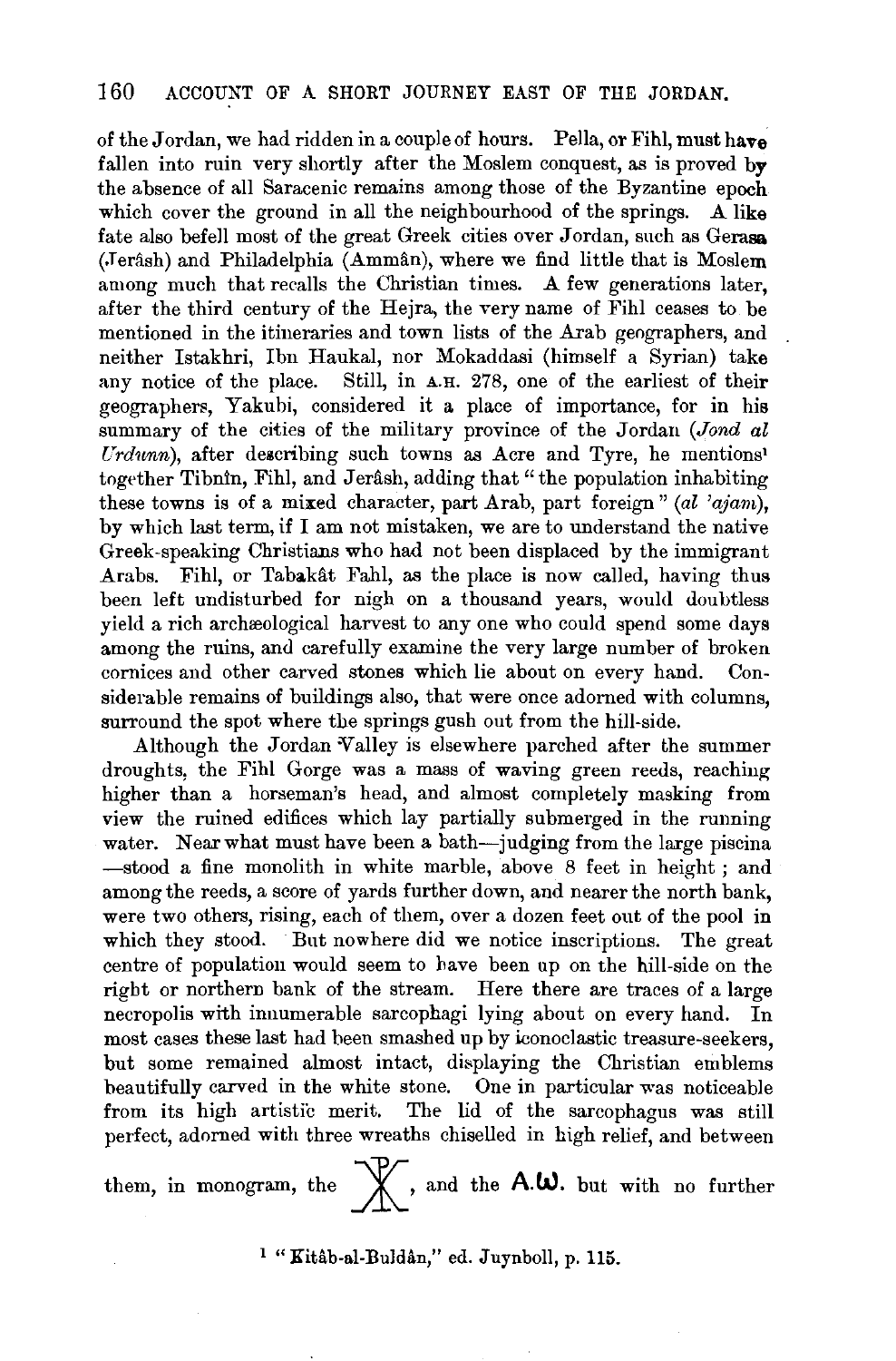inscription. Traces of buildings and half-buried columns lie in profusion to the south of the necropolis, on the slope overhanging the green gorge where the stream gushes out, while, doubtless, the precipitous hill which shuts in the left or southern bank of the wady, would repay a more detailed examination than any which has as yet been bestowed upon it. Digging would naturally be most desirable here, but much that is interesting might easily be brought to light by any one who would come armed with a crowbar, and give himself the trouble of turning over the drums and the cornices which, to all appearances, have lain in their present position since the days of the Arab invasion; and greatly do I regret that, in our hurried visit, I had neither tools with me, nor leisure time, that would have allowed of a detailed examination of this little visited ruin.

The road from Fahl to 'Ajlûn winds up the steep north bank of the Wady Fahl, here running east-north-east into the plateau overhanging the eastern boundary of the Jordan Valley. For the first mile the wady is narrow and precipitous, and the road a mere path straggling about the cliffs, a hundred feet above the dry torrent bed; but after passing a curious gap, where two giant boulders on projecting spurs have the appearance of watch towers, the gorge widens and bifurcates, the road taking the branch gulley leading in the direction east-south-east. Since Mr. Merrill has laid such stress on his discovery, in these parts, of the Roman road running between Pella and Gerasa,<sup>1</sup> referred to by Eusebius, and which the American archaeologist regards as a final proof that Fahl is Pella, I was naturally on the look-out for traces of the same in the Wady Fahl. It is a disappointment for me to have to confess that though evident remains of a paved causeway are found in several places on the uplands above, yet here in the wady itself no traces could be discovered of cuttings in the cliff sides. I therefore conclude that the road must have approached Fahl (Pella) down some other gulley.

Three-quarters of an hour after leaving Fahl we had reached the upland rolling plain, intersected in every direction by shallow ravines, and dotted with scrub oak. Before us, in a south-easterly direction, rose the mountains of Gi1ead; to the right, less than a mile away, and due south, was the village of Kefr Abil; while on the left, at a distance of a mile and a half, on a low spur, appeared Beit 'Adis. Skirting the heads of three small wadies which lead down to the Jordan Valley, our road took a southerly direction for a couple of miles over the barren upland, after which suddenly the path plunged down off this upland into the precipitous gorge, which I believe to be an upper arm of the Wady Yabis. On the height, with a path running up to it from the gorge, lies the village of Kefr Abil before mentioned, and before leaving the upland plateau, on the very brink of the wady, our road passed through remains of former habitations, rendered the more noticeable by the living rock having in many places been cut into to form large square tanks, measuring, roughly,

I Op. *cit.,* 357, 445.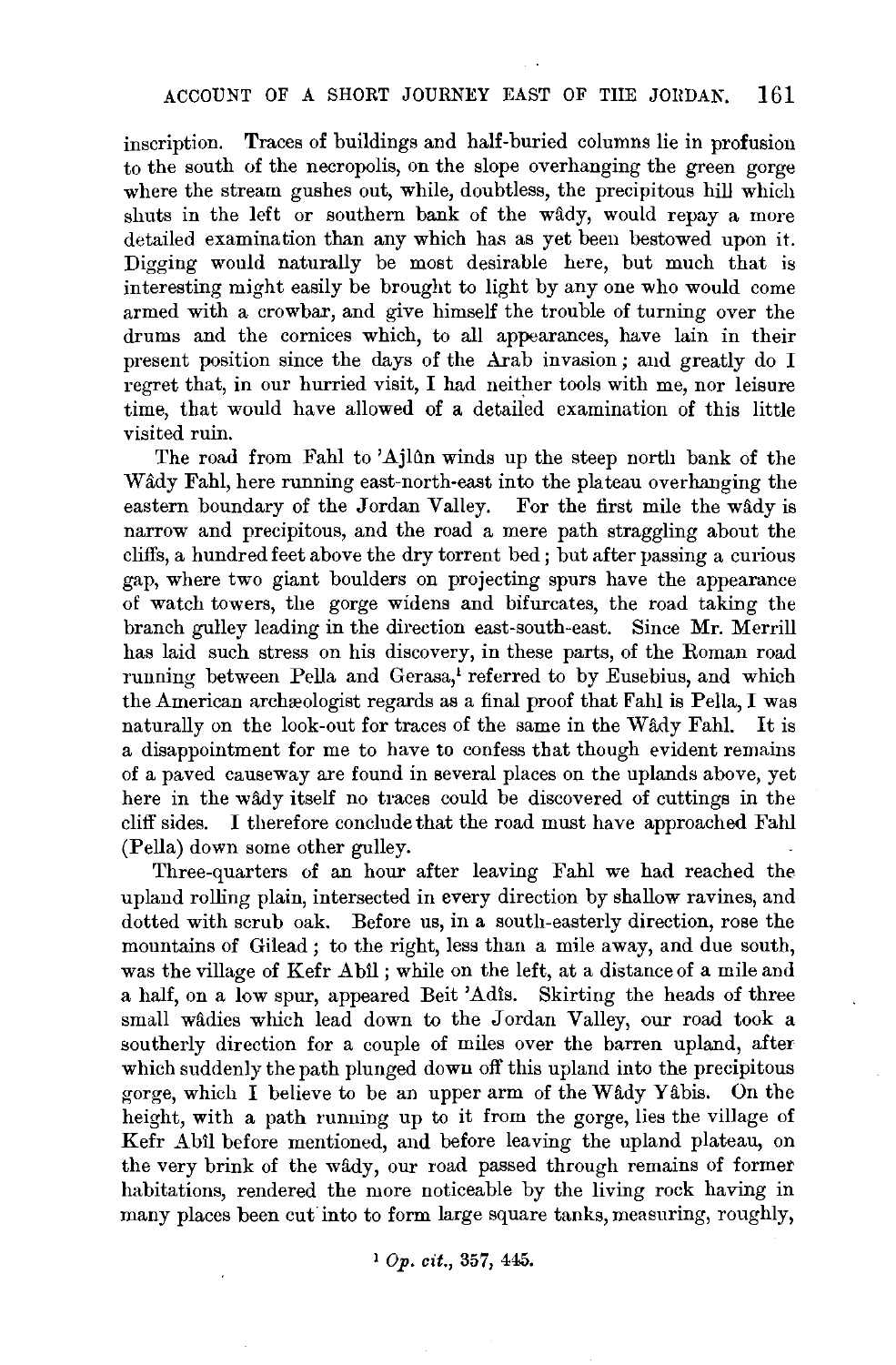in length 10 feet by 8 feet across. These were now filled up with mould so as to be flush with the surface, and have been constructed to serve as vats for oil or wine. The workmanship was assuredly ancient, and such as to do honour to the skill and perseverance of the stone-cutters of Palestine. The wâdy into which the road plunged turned off upwards into the hills in a north-easterly direction, while downwards, towards its outlet, it runs on for more than a mile due south with many smaller wadies coming into it from the east. In this part both the main wady and its tributaries were, at this season, completely dry, though showing clear traces of the rush of spring freshets. The road ran down in the bed of the wady, and we followed it for about a mile before turning to the left into a green valley leading up in a south-easterly direction, where nestled the village of Jedaidah surrounded by olive trees and gardens. The natural beauties of this dell, the distant clatter of the two mills which were churning the waters of the brawling stream, the well-tilled fields, and the succulent grass that covered the slopes on every hand, to us invested Jedaidah with all the attributes of a rural paradise; and it being now past midday we proceeded to recruit exhausted nature with certain of the contents of our saddle-bags, while the nags lunched. even more sumptuously than we, on the fresh grass of the brook side.

Whether or not this be the main stream of the Wady Yabis I was unable to ascertain, for the maps of this district are all remarkably deficient and inexact, and a villager whom I questioned was ambiguous in his replies. But from Jedeidah, as far as we could see, the stream, making a bend at right angles about a mile down the wady going due south, turns west again, and forcing its way through the mountains would have every appearance of coming out into the Jordan Valley at the spot where the Wady Yabis is marked on the maps. All this we noted while following the path which led away in the opposite direction, for scrambling up the high spur overhanging the left bank of the stream, we proceeded nearly due east into the mountains along and up the ridge, which forms the southern boundary of the little valley where we had made the noontide halt. The wadies here begin to be dotted with scrub oak, through which, after riding for a short hour, we came into the olive groves surrounding the hamlet of Urjan. There is collected in this village a population apparently too numerous for the accommodatiom provided by its houses. More than half its inhabitants have turned the caves, which honeycomb the rocks, into habitations, and thus manage to provide themselves with all the comforts of a home in the bowels of the ground. These caverns would seem to be mostly of artificial construction, having squared windows and doors, with properly situated smoke holes, but very awkward for riders, and into which, several times, it was difficult for me to prevent my horse from precipitating himself. These tenements would doubtless prove worthy of investigation by any one who, more fortunate than was the case with myself, shall have leisure to overcome the inhospitable shyness of their present occupants, and thus have the good fortune to gain admittance to these Troglodyte harems.

Beyond Urjân may be said to begin the forest of Ajlûn. At first the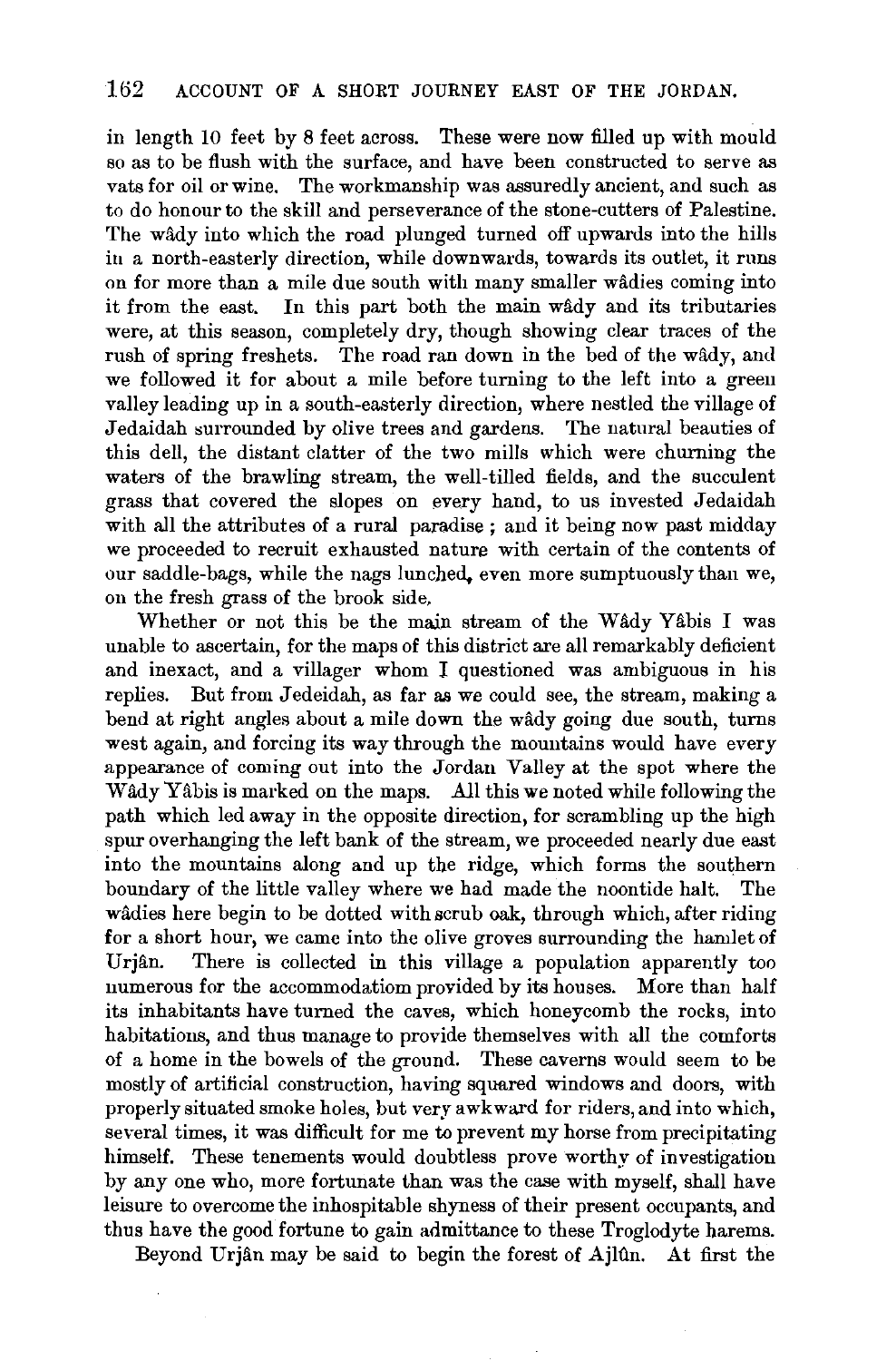hill slopes, and later on both the torrent beds and the ridges, become covered by oak trees, with an average height of between 30 and 40 feet. In the spring time, doubtless, the ground would be covered with grass and weeds, but now, in the late autumn, nothing was to be seen under the trees but the bare rocks ; still from the thickness of the forest, and the low sweep of the branches, a horseman ten yards ahead was generally completely hidden from view. For a mile beyond Urjân the road keeps along the southern slope of the valley under the trees, leading steadily upward and crossing the entrances of many smaller dells, till finally it tums up one of these latter in a direction south-west by south, and round the upper end gains the summit of the ridge, whence a lovely view is obtained through the oak openings back over the Jordan Valley towards the Dead Sea. A little further on along the ridge, and about three-quarters of an hour after leaving Urjân, we passed a large circular hole in the ground, some 6 feet across, opening down into an immense cistern, now partly choked with rubbish, but the bottom of which was still 20 feet from the surface of the ground. It appeared to be bottle-shaped within, as are most of the cisterns in Palestine. In a southerly direction not far from its mouth, under the trees, were traces of ruined walls, but I was unable to obtain from the guide any information as to the name by which the place was, or had formerly been, known.

Our road still lay along the ridge in a south-easterly direction, with the broad wâdy on the left hand down which behind us lay Urjân, while on the right we were continually crossing charming glades where the oaks ever and again give place to bay trees, and through them a rider obtains picturesque glimpses over the well-wooded hills to the south-west. It was up one of these glades, or rather forming the background of an upland plain closed in on either hand by dark green mountain slopes, that we first caught sight of the Castle of Rabûd crowning a hill-top about three miles away, bearing south-south-west. From this point, which is rather more than an hour distant from Urjan, a direct road, said to be very stony, leads to the Kusr er Rabûd straight up this plain. It was, however, now past 3 o'clock, and the days being short we decided to push straight on to the town of Ajlun, our night quarters, and put off visiting the castle till the morrow. We therefore tumed up the hill-side to the south-east, and on the brow first caught sight of the town far below us, at the junction of three valleys, embowered in its gardens, its minaret and walls already gilded by the rays of the setting sun. An hour's scramble, first round the shoulder of the hill and then over into the valley which comes down on Ajlûn from the north, brought us to our destination, and for the last two miles the road lay through a succession of vineyards among the rocks, where the vines, whose leaves the autumn had turned to ruddy gold, stood out against the darker shade of ancient olive trees. The distance we had travelled perhaps lent a false enchantment to the view, but whether or not this be the cause, Ajlûn has a place in my memory as one of the most beautiful and fertile regions of Palestine that I visited, bearing comparison in this even with those farfamed villages that are watered by the rivers of Damascus. The little town is situated at the junction of three valleys, one coming from the north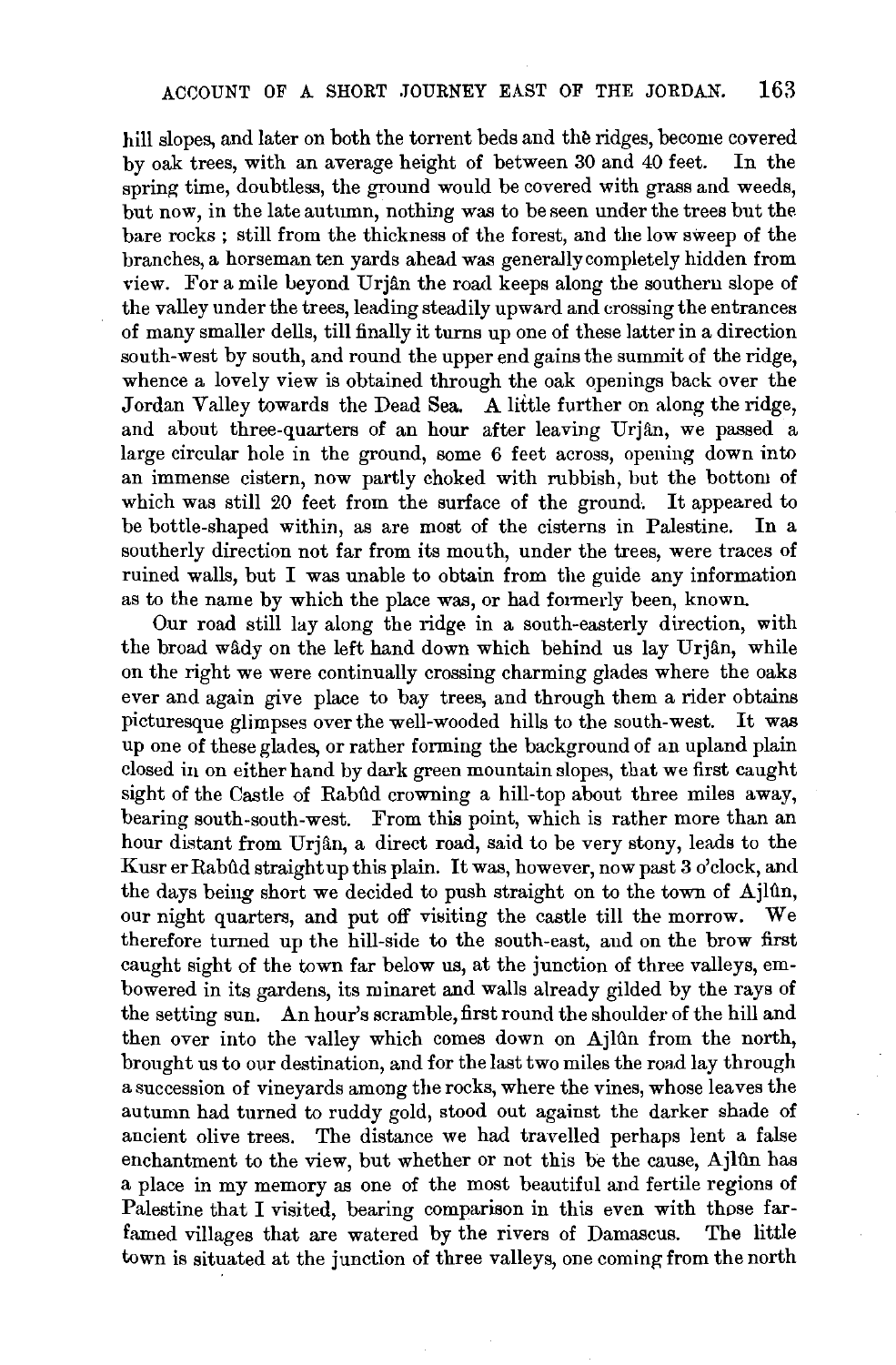down which had been our road ; another coming from the west, blocked a couple of miles distant by the spur, crowned with the Castle of Rabûd: while opposite is the valley leading up almost due east on the road to Suf and Jerash. The place contains a mosque with a tall square minaret, of fine workmanship in yellow stone ; and this last recalls so strikingly some campanile in the plains of Lombardy, that I am inclined to suppose that we have here the relics of a Christian church, perhaps of Crusader times. The town has an abundant supply of water from a spring which gushes out, not far from the mosque, under an archway of ancient masonry, which rises among ruins of columns and cornices. Modern Ajlûn is, however, but an unpicturesque collection of mud hovels, where the homestead generally consists of an agglomeration of windowless cabins surrounding a dung-heap.

In one of these cabins, having accomplished the ejection of our host's family, we proceeded to take up our night's quarters, and made an excellent dinner off the mutton and rice that had been originally prepared for his own household. It then became a burning question to my two companions whether the hospitality which they in turn were forced to offer to the fleas would allow of their enjoying the solace of undisturbed repose. For myself I was happy in being above such considerations. For, during a late trip across the Hauran, sundry insects pervading the guest chambers of my Arab hosts, having kept me for three successive nights without closing an eye, and further observing myself to be rendered incapable of archaeological research through the physical exhaustion brought on by ceaseless scratching, I had, this journey, brought in my wallet a small string-hammock. Now the den in which we were quartered had, like most Arab cabins, square ventilation-holes, left under the rafters on either side below the ceiling. Through two of these holes, from without, I found I could manage to push the straight stems of a couple of long logs of firewood, in such a manner that the ends protruded very appropriately inside, like pegs standing out from the opposite wall of the room ; while the logs were jammed and prevented from being drawn completely through the holes by the gnarled and branched portion that. remained without. Having thus got my pegs inside the room I proceeded to sling the hammock from them about a yard and a half above my friends and the fleas, and enjoyed thereby undisturbed repose during the night, having first been duly admired by the whole population of the village, who, during a couple of hours, were admitted in rotation to rejoice their eyes at the unaccustomed sight of a Frank in bed in a hammock.

The next morning, the 13th of November, we were up betimes, and after a thimbleful of coffee rode up, going almost due west, to the Kul'at er Rabûd, and reached it in a few minutes over the half-hour. From the Arab geographers quoted on a previous page, I have been unable to obtain any information as to the early history of this splendid fortress.' Raised on

<sup>1</sup> I find no mention of the place in the works of Yakubi, Ibn Haukal, Istakhri, Mokaddasi, or Yakut, neither does the name occur in Ibn-el-Athir's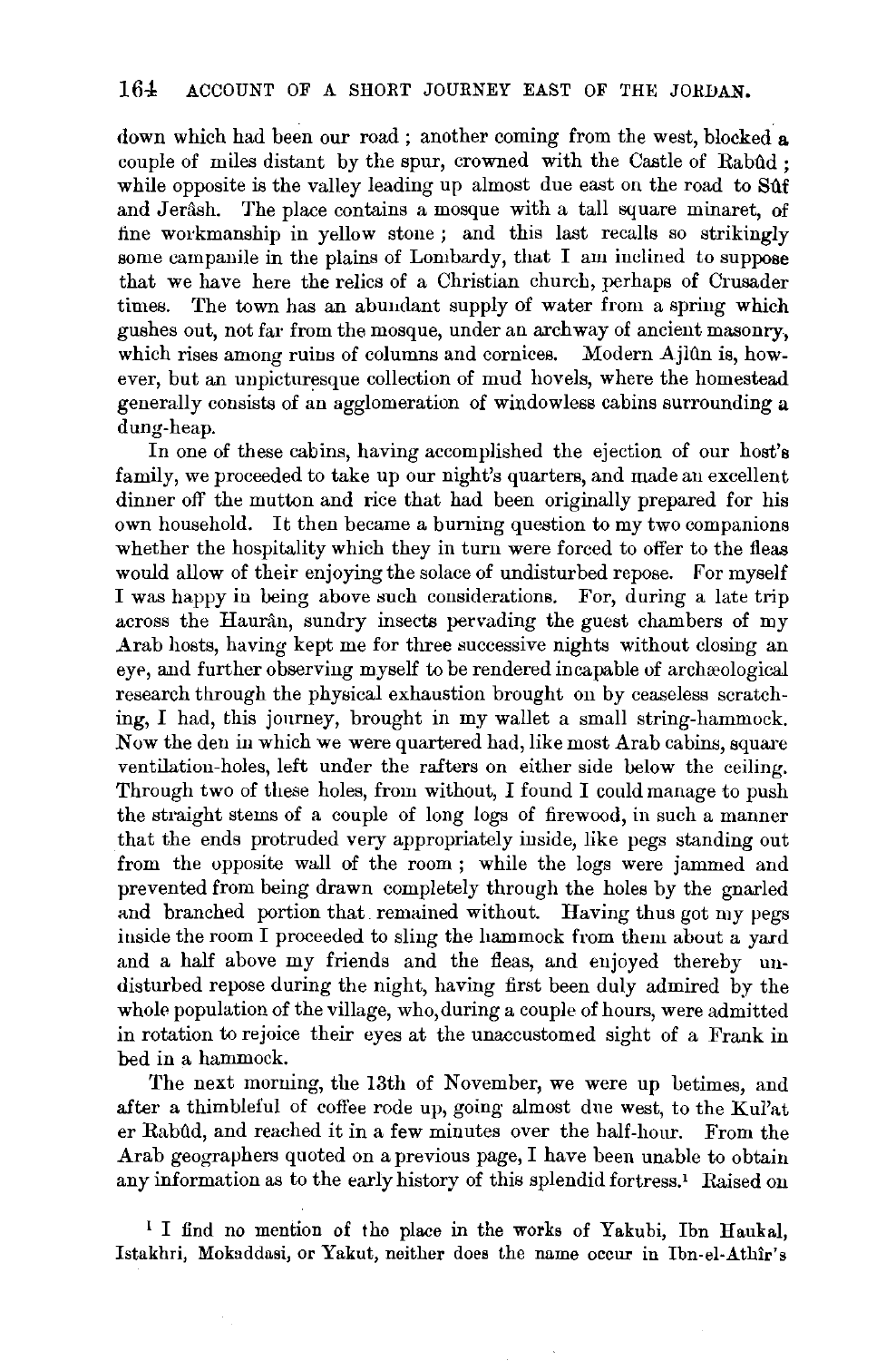foundations that would appear to date from Roman days, its bastions and walls bear silent witness to the energy and skill of the Crusading Knights who, during their two century tenure of the Holy Land, erected this stronghold beyond the Jordan to hold the country of Moab and Ammon in awe. The view from its battlements is grand beyond the power of pen to describe. Looking west, the long valley of the Jordan, from the Lake of Gennesareth to the Dead Sea, lay spread out at our feet, with the windings of the Jordan itself glittering among the green brushwood, its surface being already gilded by the beams of the rising sun. Beyond and for a background were the mountains of Samaria, while on either hand lay the wellclothed hills of Ajlûn, now bronzed by the late autumn, and giving back a sheen of almost metallic lustre under the 'level rays of sunlight that were pouring over them. Eastward at our feet rose up the town of Ajlûn nestling at the bifurcation of the valleys, in its gardens and vineyards ; and beyond, some three miles off, white in a green garland, was 'Ain Janna, a village on the road to Jerash. The castle itself crowns a height, and is surrounded by a deep moat dug out of the rock. Its vaults and halls are certainly some of the finest **in** Palestine, the masonry equalling that to be seen at 'Athlit, on the sea coast above Cæsarea, which is always quoted as the most remarkable of the Crusading ruins. Kusr-er-Rabud amply deserves a more extended examination than any that has as yet been accorded to it by travellers. As I have noted above, the foundations of the building would appear to date from Roman days, for on many of the stones used in the lower walls eagles are carved, in low relief, which seemed to me of earlier workmanship than the tenth century. On the left of the gate-house high up in the wall is a tablet bearing an Arab inscription, which I was unable to come near enough to read. My readers will easily believe how about these old walls, thus perched on the mountain-top as a landmark to all the Jordan Valley, and concerning the men who first constructed its dungeons and wells and dark passages, there was an amount of mystery that it would have been most fascinating to have made some attempt at penetrating, had the time permitted of a detailed exploration. But that night we were bound to sleep at, or beyond, Jerash, and therefore

voluminous chronicle. However, although unnoticed among the Crusading Castles of Palestine by G. Rey, in his "Monuments de l'Architecture Militaire des Croisés en Syrie," an examination of the architecture and mode of construction has led me to doubt that the building is of purely Saracenic origin. I must state, however, on the other hand, that Burckhardt, who visited the place in his travels and found it occupied by a garrison, writes ("Travels in Syria," pp. 266, 267 ") that he saw Arabic inscriptions (presumably on the slab in the wall that I was unable to reach) which proclaimed that the castle was built by Saladin. Which too is further corroborated by Abu-1-Feda's Geography, a work of the fourteenth century of our era, where it is stated (p. 245 of the Arabic Text) that the Castle of Ajlun was built by 'Izz-ed-Din Osamah, one of Saladin's famous captains. Still, in spite of all this, after having examined the place, I must repeat that there is little doubt in my mind that parts of the building date from prior to the time of Saladin or even the firet Crusade.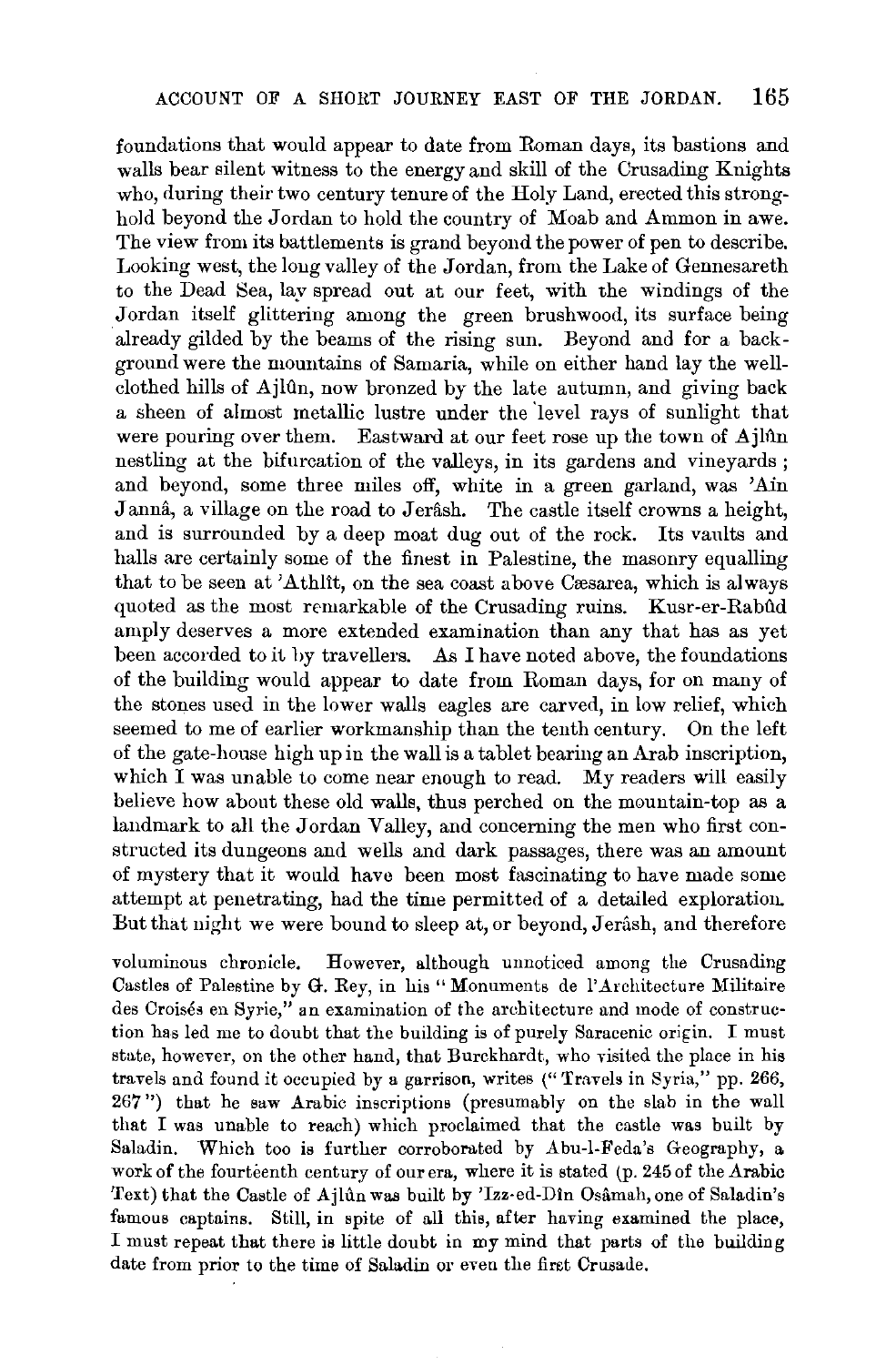after a hurried visit we reluctantly turned our backs on the castle, and returning through the town of Ajlûn rode on, up the valley eastwards, towards 'Ain Jannâ.

On the right bank of the bed of the brook up which lay our path, and five minutes after leaving the last houses of the town, is a low cavern. used by the natives as a stable for their cattle. As far as we could see it contained no inscriptions or sculptures, and though originally, doubtless, natural, it had been artificially enlarged for the convenience of the beasts, being in most places upwards of 6 feet in height, and running deep into the hill-side for a distance that we estimated at somewhat less than fifty yards, thus affording a large area under cover, that was at the present moment much encumbered with all sorts of refuse. The distance of about a mile and a half which separates 'Ajlûn from 'Ain Jannâ is almost entirely taken up with olive trees, from which the fruit had now (November) lately been shaken; and in the market-place of the latter village we passed three huge caldrons filled with crushed berries set in a little water to simmer over a slow fire, this being one of the methods of extracting the oil. Beyond 'Ain Janna the road still continues straight up the valley almost due east, and, on the northern hill slope about half-a-mile from the village, passes beside a couple of rock-cut tombs overhanging the bed of the stream, the second of the two still containing a broken sarcophagus without ornament. A short distance beyond these we come on the source of the brook, where it wells up from a hole under a rock in the middle of the valley. The stream runs down from here through 'Ain Janna, and even at this season suffices to water all the lands between this and 'Ajlûn. Above this point, although no water was visible, oak groves of considerable extent lay on every hand, and the path, after traversing a rocky glen where the branches of the trees almost met above our heads, came to a more open space where at a couple of miles above 'Ain Janna the roads to Irbid and Suf bifurcate. Of these we followed the latter, bearing slightly towards the right and in a southerly direction, through park-like glades, and in half-an-hour reached the saddle which forms the watershed between the valleys of Ajlûn and Suf. At this point a fine view was obtained over the way before us, running through the broad valley winding down towards Jerâsh in a direction a little south of east. The ground about here was dotted with oak trees and scrub, but the growth became smaller and the clumps more sparse the further we left Ajlûn behind, till at last, near Sûf, about three miles from the saddle, the trees had disappeared almost entirely. Before reaching this village the valley narrows to a gorge shut in by white chalk cliffs, and the track, after climbing among those which overhang the ravine to the south, leads suddenly down on the squalid cabins of the inhabitants.

The Sheikh of Suf has so evil a reputation among travellers for both cupidity and insolence that, it being yet an hour to lunch time, we decided on hurrying on without paying him a visit ; but that we did not make some acquaintance with the people of the village was a cause of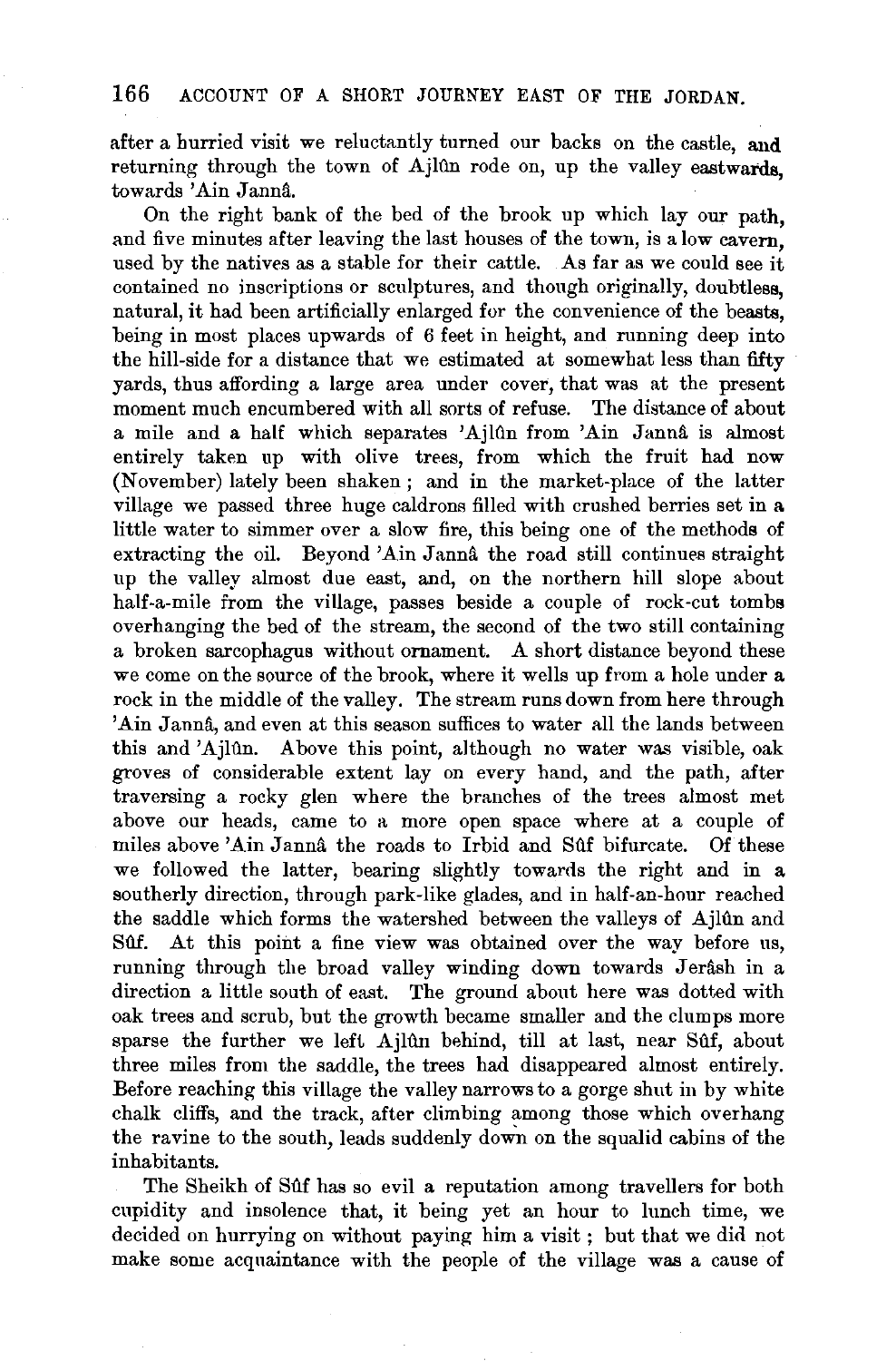subsequent regret to me, when I heard that they held in their hands many of the coins and antiquities which are brought to them for sale by the Circassians who are colonising Jerâsh. There were, in particular, rumours of a pot said to have been dug up in this neighbourhood, and reported to have contained countless gold coins of large size, which same had not all of them, as yet, been delivered over into the hands of the officials of the Ottoman Government, to whom all treasure-trove is lawfully due. The finding of hoards is of by no means rare occurrence in Palestine, where the people have at all times been their own bankers, and have ever preferred confiding their hard-earned gains back to the bosom of mother earth, rather than entrust them, for safe keeping, to friends in whom they could place no trust, knowing well that they themselves, in the like position, would, without a question, deem it imbecile to be fettered by any shackles of honesty or honour. The road from Sûf to Jerâsh, which we travelled over during a ride of rather more than an hour and a half, has been so well described in guide books as to need no detailed notice. For the most part the path follows the hill-slopes on the southern side of the broad shallow wady which runs down in an easterly direction till it joins that wherein lies Jerâsh, which is a valley joining it from the south. Shortly after leaving Suf, far down to the left of the road and on the northern hill-slope, a ruin was pointed out to us by our guide which our time did not permit of our visiting, but as he assured us that it was the remains of some ancient, edifice it may perhaps repay the examination of some future traveller with leisure at command. Even before reaching Sûf, as noticed above, the aspect of the country had changed. The thick oak forest, which is so characteristic of the Ajlûn hills, had been replaced by single stunted trees, pines and scrub oaks, dotted sparsely over the hillsides; beyond Sûf the slopes became almost bare, and in all the country to the east and south of Jerâsh the land is for the most part treeless, and only an occasional pollarded oak cuts the sky line of the hill-top.

Riding across the hills from Suf, Jerash becomes visible from the village of Deir-el-Leyyeh, a couple of miles from the ruins, which are seen spread out below in the broad valley running north and south. From this upper point, where, at the bottom of a hole in the rock, there is a spring, all along the road lie fragments of sarcophagi and carved stones, showing how extensive must have been the suburbs and necropolis of the Roman city. Jerâsh, or Gerasa, has been too often and too well described to require more than a passing notice in these pages. At the time of our visit the Circassians had possession of the place, but had fortunately taken up their abode on the left bank of the stream, where the ruins are comparatively insignificant, and they had not as yet begun to meddle with the magnificent theatres, colonnades, and temples crowding the right bank, and which are, Palmyra perhaps excepted, the most extensive and marvellous remains of the Græco-Roman rule in Syria. The prosperity of the town, despite its fine situation and plentiful water supply, diminished considerably after the expulsion of the Byzantines. The locality, however, is mentioned by Yakftbi, a couple of centuries after the Moslem conquest,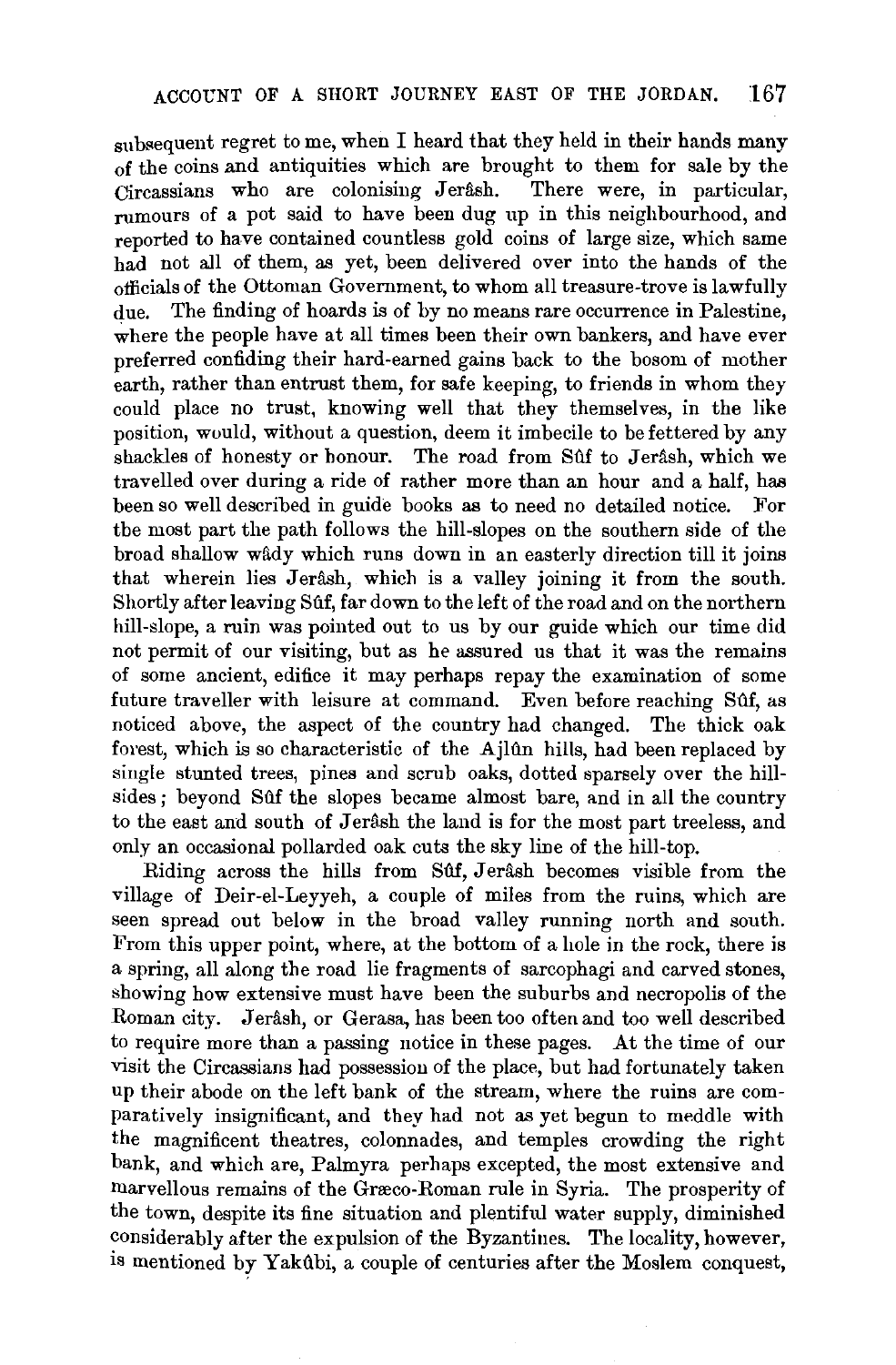as being in his time one of the towns of the Jordan province : and again the poet al-Mutanabbi, one of the most celebrated of those who flourished at the Court of Baghdad, in a panegyric, devotes some lines to the praise of the fertility of the Crown domains at Jerâsh. But, except for such incidental notices, if I mistake not, the city is rarely mentioned by the subsequent Arab geographers and historians; though Yakût, in the thirteenth century A.D., who had not himself visited the spot, writes that it was described to him by those who had seen it as "a great city, now a ruin,

 $\ldots$  through which runs a stream used for turning many mills; it lies among hills that are covered with villages and hamlets,  $\mathbf{r}$  and  $\mathbf{r}$ the district being known under the name of the Jerâsh Mountain."<sup>1</sup> Whatever may have been the original cause of its depopulation, it is very noticeable that the ruins of Jerâsh up to the present day have been but little disturbed. There has never been any great Moslem city in its neighbourhood, and hence its columns remain *in situ* or, thrown down by the earthquake, sprawling along the ground, while the stones of the Great Temple of the Sun and of the theatres are fortunate in having been, as yet, unpilfered for building material. Further, since there is in these regions no sand to drift over and veil the outlines, and the frequent drought preventing the ruins from becoming masked by vegetation, all that remains stands out, white and glaring, in noontide, having that same appearance of recent desolation which is so striking a characteristic of the freshly cleared streets of Pompeii.

After lunching on the bank of the stream, among the gigantic oleanders that, still in November, were covered with delicate pink flowers, we passed the afternoon riding about, examining the ancient city, combining archæological investigations with the keeping of a good look-out against prowling Circassians, and at sundown proceeded out of the southern gate, past the circus, now a meadow, and through the fine Triumphal Arch at the town limit. Here turning to the left, we crossed the stream at the mills and began to climb the conical hill on which stands the Moslem village and sanctuary of Neby Hûd, where it was determined to claim for ourselves hospitality, and safe night quarters for our horses, against the thievish propensities of the Christian Circassians.

The view from this high point is extremely fine, and embraces all the valley and ruins of Jerâsh looking north. While the guest-room was being swept out the elders came round and discoursed on their grievances, against the Government in general, and their new Circassian neighbours in particular. These last are a thorn to the Moslems in their agricultural operations, and further debar them from poking about for treasure among the vaults and cisterns of Jerash, a city built, as one of the sheikhs was good enough to inform me, by his own ancestors, the 'Adites, of the Days of Ignorance. After supper till near midnight had we to listen to and discuss politics with these worthy people, among whom the arrival of a traveller is a rare accident, and we three being Christians and they

I *Op.* cif., II, 61.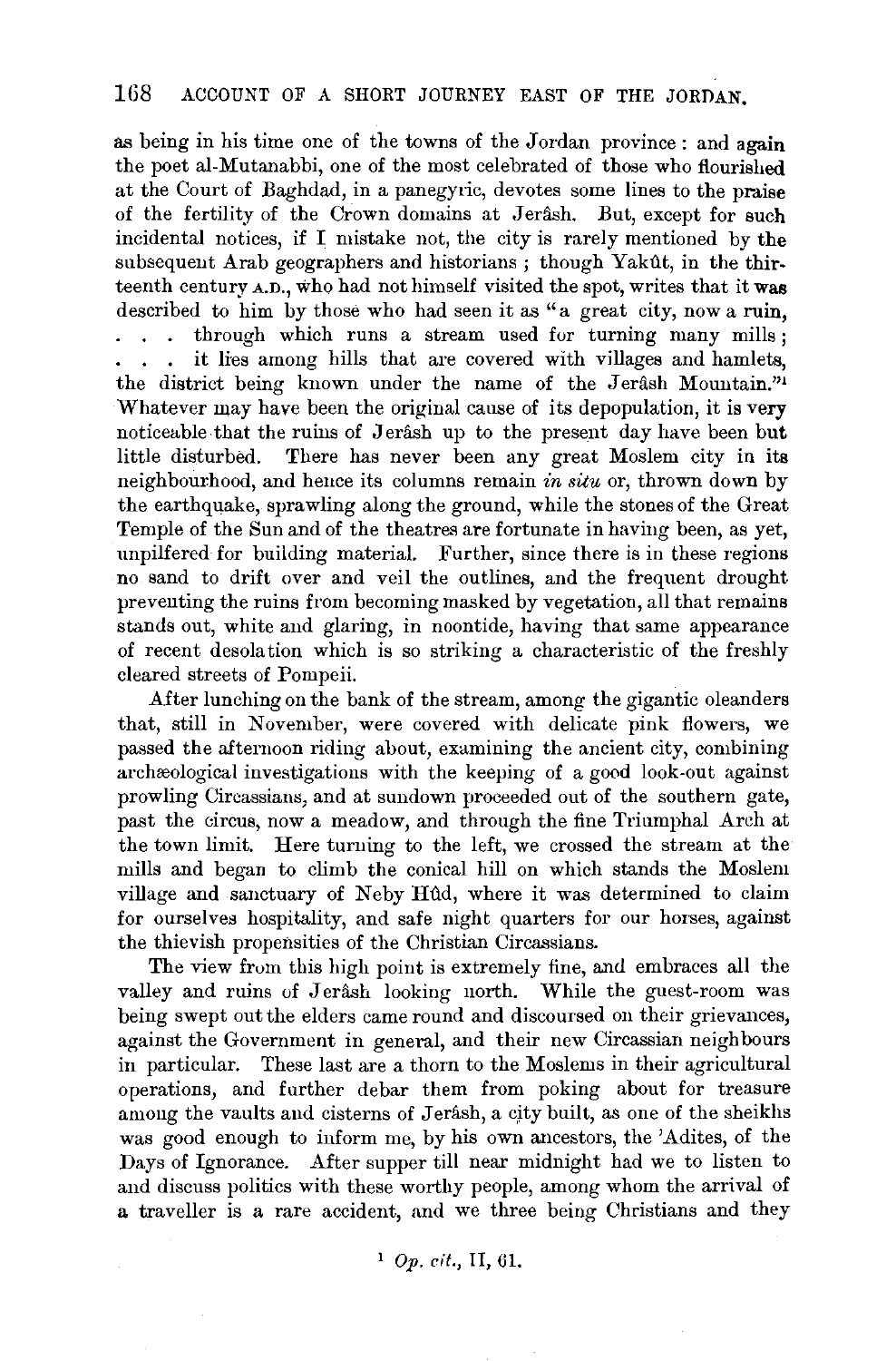:Moslems, points of religion were often incidentally touched upon to the exceeding happiness of our Arab guide, who was a red hot Protestant and polemic. Despite religious differences, however, we remained excellent friends, and ultimately all slept together in the guest chamber, the party consisting of our three selves, the sheikhs, and the children. During the night an occasional dog chased goats over our prostrate forms, and the fleas hopped about merrily, which combined prevented our oversleeping ourselves. Hence by half-past six next morning (Nov. 14th) we had saddled our horses, and, breakfastless, were off for 'Amman, to which place it had been determined to proceed by the direct road across country, without going first south-west to Salt and thence back south-east to Ammân, the route generally followed by the caravans. This direct road is hilly, and there have to be crossed numberless valleys, which from the east intersect the tableland lying between Jerâsh and Ammân; it is but little used, and, as far as I could learn, has been seldom described by previous travellers. To us its being the less known was, of course, a recommendation ; besides, as we had no wish to excite the attention of the officials of the Belka, it was perhaps as well to avoid visiting Salt, the residence of the Governor of that province.

Starting from Neby Hud in a south-easterly direction, after half-anhour we crossed at right angles the Wady Riyashi, running south-west, and down which lies the direct road to Salt. At the point where we forded the brook is a ruined mill almost hidden in the mass of oleanders and fig trees bordering the bed of the stream, which, it is said, joins the Jerâsh river a short distance before this latter itself falls into the Zerkâ. We, however, turning towards the south, left the Riyashi behind us, and making our way up the hill slopes above its left bank, here most refreshingly dotted with scrub oak, in rather more than half-an-hour had gained the summit of the watershed which divides the valley of Jerâsh from that of the Zerka. The saddle across which the road lay commanded a fine view on either hand, the summit being marked by a cairn of stones a dozen feet high, erected to mark the spot where a celebrated chief had been slain. From here to the right, westwards, there was visible the lower part of the valley of Jerâsh, separated from us by several ranges of bare hills. To the left, and in front towards the south, lay the hills of the Belkâ, cut off from us by a deep gorge, at the bottom of which, as yet unseen, ran the Zerkâ, the Biblical Jabbok, in ancient times the boundary between the territories of Og, the King of Bashan, and of Sihon, King of the Amorites, and still to-day the limit to the north of the Belka province. The hills all round were barren and stony, here and there a pollarded oak struggled for existence against the drought and the loss of its branches, which the Bedouins cut off for fuel, and everything seemed lifeless and forlorn, until suddenly, as we were making our way down a steep spur to the bed of the Zerka, we came on an encampment of three black tents, hidden away in a delicious little dell, down which went brawling a tiny stream. The Bedouin men were all away with the flocks, but the women received us hospitably, started coffee-making, and the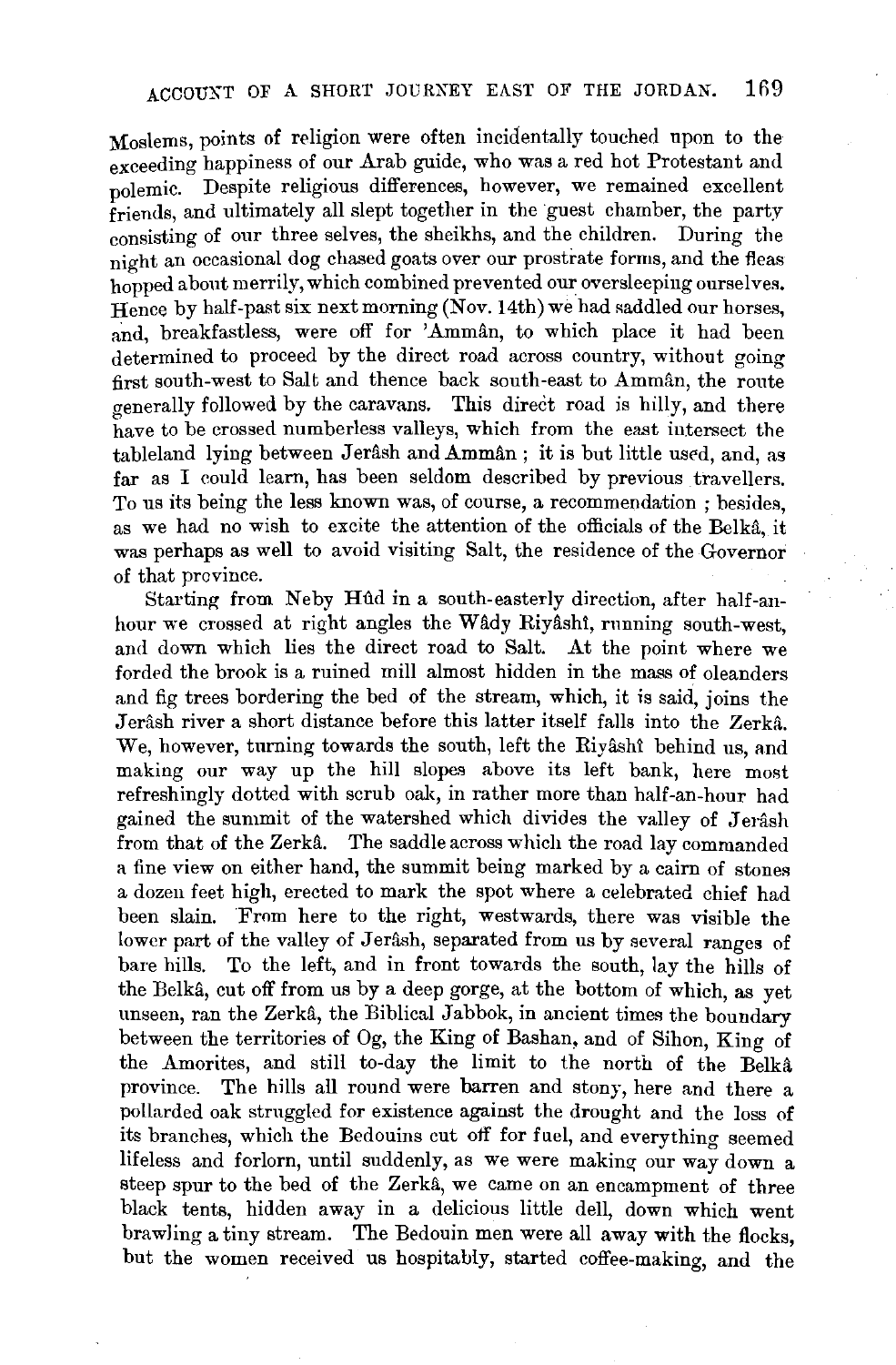## 170 ACCOUNT OF A SHORT JOURNEY EAST OF THE JORDAN.

while were profuse in advice and directions as to the road we were to follow. They belonged, they said, to the Khaza 'Ali, a branch of the Beni Hasan, one of the great tribes of the Belka, and seemed in comfortable circumstances. Very pretty striped carpets of goat hair were spread for us to sit on in the shade of the goat-hair walls, and though our hostess was more remarkable for her perpetual chatter than for graces of person, she seemed extremely proud of the rings which adorned both thumb and little finger of her right hand and the two big toes of her feet. What between conversation, coffee-making, and the setting before us of bread and milk, it was fully an hour before we could tear ourselves away from our gossiping hostess, but at last we set off again up the hill spur, and then began once more zigzaging downwards. A final scramble brought us into a small amphitheatre debouching on to the river, the slopes of which were covered with the curious shrub called by the Arabs "Yenbût," its long fleshy green twigs or leaves, of the thickness of crotchet needles. brushing against our faces as we pushed our way through the tangle.

The bed of the Zerka, at this season only some three yards broad, and barely a foot deep, is bordered with the "Daflah," or oleander, still showing an occasional pink flower among its dark green leaves. The sides of the gorge in which the river runs are here extremely steep, in places almost perpendicular, and while further to the west, down the river, the valley appears to open out, up eastward the mountains on either hand closed in more and more, till in the extreme distance the stream makes its way out of a gigantic cleft where high precipices would seem almost to meet a thousand feet above the water. At the spot where we now crossed, the Wâdy Zerkâ has a level pebbly bottom above two hundred yards across, which during the freshets must be almost totally submerged. Riding straight across this we proceeded to pick out a torrent bed among .the many that cut through the cliffs overhanging the river on the south, and after half-an-hour's climb up a very steep wady, we were again on the high uplands, whence, looking back over the gorge, we could trace our late route among the hills of Jerash. Continuing on through a broad upland valley dotted with trees, before long there appeared a small village of mud cabins,-among which was a blacksmith's shop in full blast,clustering together under the shade of a grove of oaks, many of them of no inconsiderable size. The place is called 'Alûk, and is situated about two miles distant from the Zerka, due south of the spot at which we came across the river. From 'Alûk the road towards 'Ammân first runs due east for a couple of miles over the upland, crossing every now and again the head of some wâdy running down towards the left into the gorge of the Zerkâ; and finally, bearing round towards the south, crosses a hill shoulder from which back over the gorge and the hills the white dome of Neby Hud can be made out in the far distance. The country over which we were now travelling may be described as a rolling upland cultivated in patches by the Bedouin, and in places overgrown by brushwood, scrub oak, and vanbut. Among these hollows and hills we frequently lost our way and wandered about till set on the right path by chancing to stumble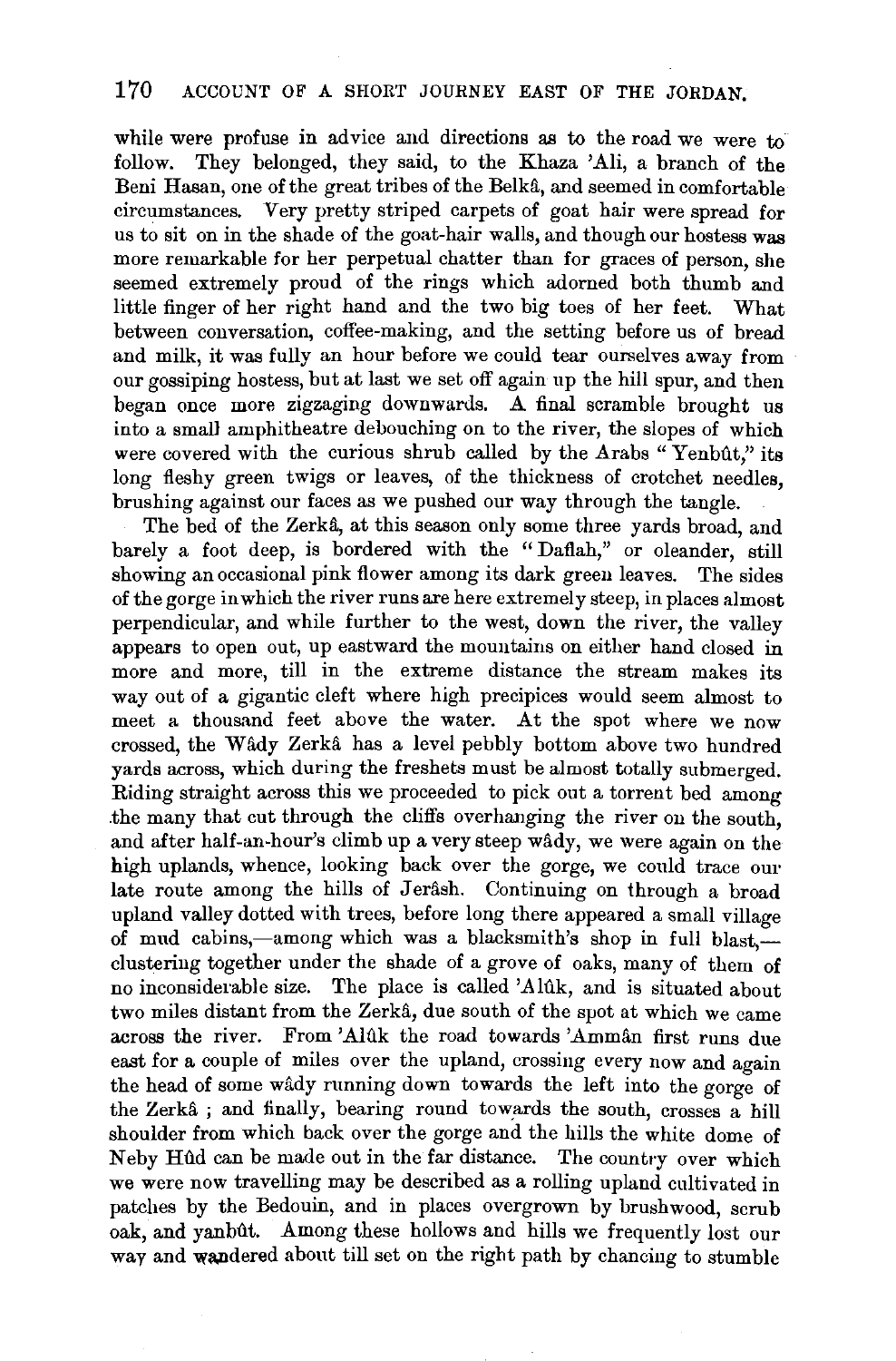on some small camp of black tents, occupied by the women who were herding the camels in the absence of their lords.

Several times in this part of the country we passed "Arab circles " of small boulder stones, and on one occasion, under a fine Butm tree, came on what was evidently the tomb of a much respected sheikh, to judge from the corn measures and the plough which had been deposited within the circle of the shrine for safe keeping. About four miles from Aluk, and roughly to the south-east of it, topping a low hill over which lies the road, are the ruins of a building that was originally constructed of squared stones, but of which nothing is now traceable except the general rectangular plan. The place is known by the name of Sarrftj, and is used by the people as a storing place for grain. Some Arabs who were here, occupied in cleaning corn, invited us to go on to a large encampment of their tribe, the Beni Hasan, which they pointed out in a hollow a mile further off. Here the black tents, fifteen in number, and of the largest size, were pitched in two lines facing east. On stopping to inquire and give the news, we were requested by the sheikh to administer relief to an unfortunate Arab who lay at the back of the tent suffering from failing breath, in what appeared the last stage of consumption, a disease that is said to be of no uncommon occurrence among the Bedouin. The case, however, as far as we could judge, was beyond the reach of medicine, and there was no physician among us, so with expressions of sympathy, and a few general directions as to the patient's comfort, we took leave and continued our way up over a hill to the south-east, from whence was overlooked a broad shallow valley, not unlike that in which is situated Jerâsh. This valley, the drainage of which is towards the north, runs up at a very slight gradient in a direction almost due south, for over six miles. It is called by the Bedouin of the Beni Hasan, Wady Khalla, or Khallî, and affords good pasture to their herds, which find water at several shallow wells that occur in its bed. The sheep and goats that are here met with are of a remarkably fine breed, large in size and having heavy fleeces. The bell-weather of each flock is distinguished by a sort of crown of gaudily coloured feathers attached to the back of the neck just behind the ears, the wool in its neighbourhood being further dyed red with henna. As we proceeded up this valley, which is everywhere dotted with oak trees and thorn, there appeared a ruin on the right hand, high up the slope of the hills shutting in the valley from the west, where by our glasses we could perceive, as we thought, the remains of walls. It is known by the names of Khurbet-er-Rumaneh and Khurbet-el-Bireh, but being much pressed for time it was found impossible to visit the spot, which, further, our guide assured us, was at the present day but little more than a heap of stones. A short distance beyond, where we lost sight of the ruin, the valley takes a sharp turn to the right, and then back into a south-westerly direction, which following we soon after turned up into a branch wâdy coming in from the west, and happily came to the main encampment of the Beni Hasan, it being already two hours after midday. Here twenty-four long black tents, pitched in double row,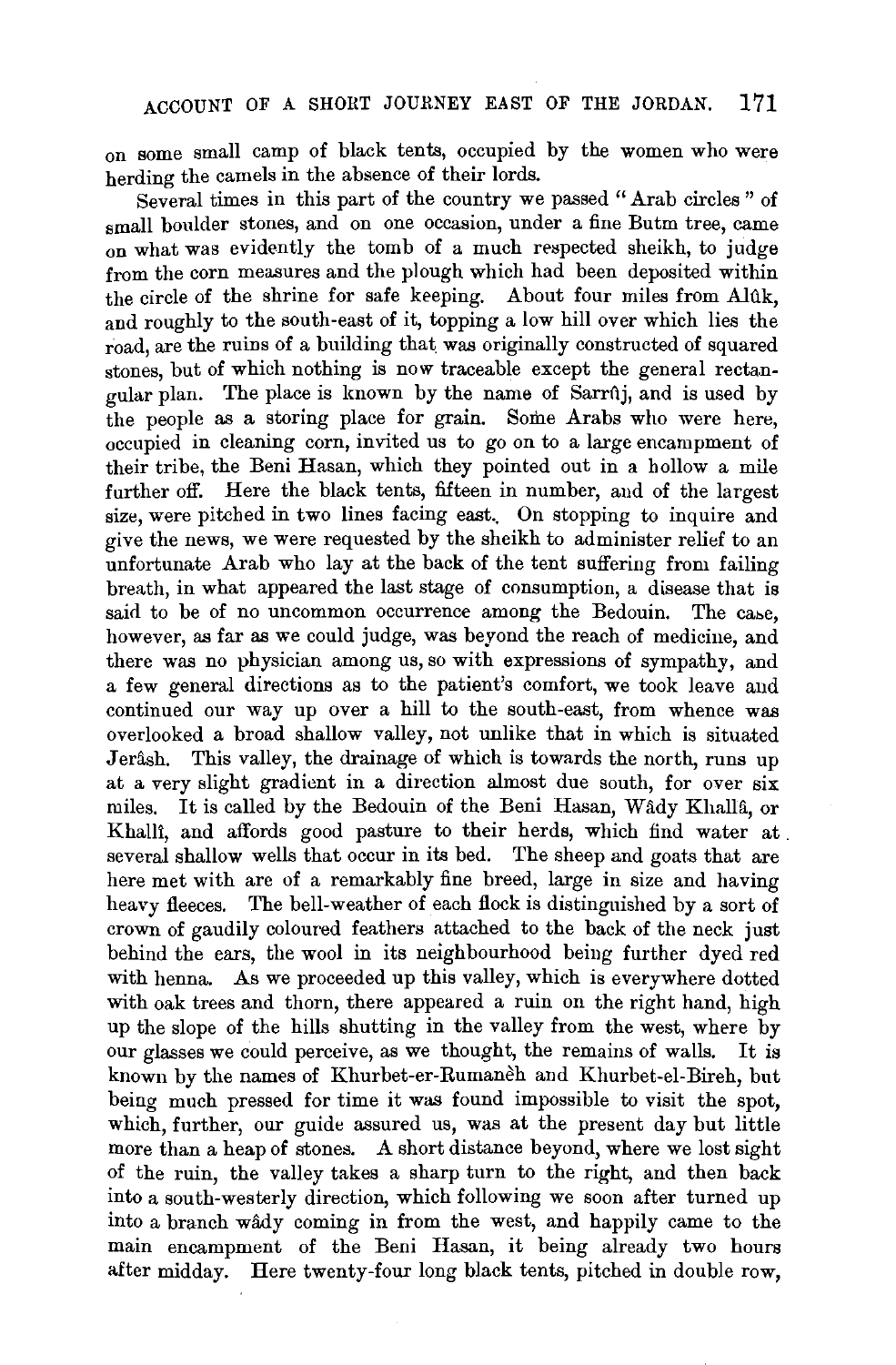## 172 ACCOUNT OF A SHORT JOURNEY EAST OF THE JORDAN.

took up the whole of the floor of the wady, and to that of the sheikh, conspicuous by its superior size, we proceeded to pick our way over the tent ropes, and made ourselves the recipients of Bedouin hospitality.

First came the customary thimbleful of coffee-roasted, pounded, and boiled up in our presence; then followed a more substantial repast of excellent new Arab bread-resembling thick pancakes-which was seasoned by being dipped bit by bit in a bowl of melted butter ; then coffee once more, and in an hour we were on our road again, having given our hosts the latest items of political news, and received from them in return minute directions as to the path. Returning back into the main wady, the track runs up it some little way, and then turning south-west crosses a low shoulder. From this point there is one road leading almost due west, up a wâdy, going direct to es Salt, while that towards Ammân keeps on in a south-westerly direction over the rolling country, and cuts across many minor wadies that run down from the east. Near the point of bifurcation of these two roads there is a small clump of Butm or Terebinth trees, at the foot of which are lying the shafts of two broken columns. The larger of them is a monolith some 9 feet long, and is cut out of the piece in such a manner that the base, 4 feet high and about 2 feet in diameter, tapers down to the shaft of half this size, the whole being very neatly executed in white limestone. A mile further on again, where the road runs along the western slope of a shallow wady, we passed fragments of six more broken columns of about the same size as the above, but since no further trace of any temple or building was to be seen in the neighbourhood, one is lead to the supposition that these fragments have at some period been transported hither from the great centre of ruins at Yajûz. We were now travelling along a raised causeway, the remains of a Roman road, running *over* the undulating plain, which is covered here and there by patches of corn land, and after a couple of miles our horses began to stumble among stones of Yajûz; but as the sun had already gone down, archeology was out of the question, and it was necessary to discover, without further delay, the whereabouts of the Bedouin camp in which it was our intention to pass the night. Turning, therefore, off the road at right angles towards the west, a goatherd directed us to a slight depression in the plain where, after twenty minutes riding, we came suddenly on about a dozen tents of the Beni Adwân, and without unnecessary ceremony pressed ourselves on the hospitality of the somewhat surly sheikh. The night was bitterly cold, and, what between the wind and the fleas, and the extremely confiding nature of the ewes, who, for warmth's sake, were always trying to insinuate themselves beneath our blankets, sleep was fitful. Further, and as usual, till far into the night, our Arab friends discussed in strident tones politics and finance, for, as every traveller knows to his cost, these worthies have such a habit of sleeping at odd hours during the day, that at night being wakeful, they are sadly addicted to interminable discoursings. Discomfort only ceased with the dawn-chill, and, being up betimes, when the sun rose in splendour over the rolling uplands, here in most parts covered with the growth of a plant resembling heather, we were already on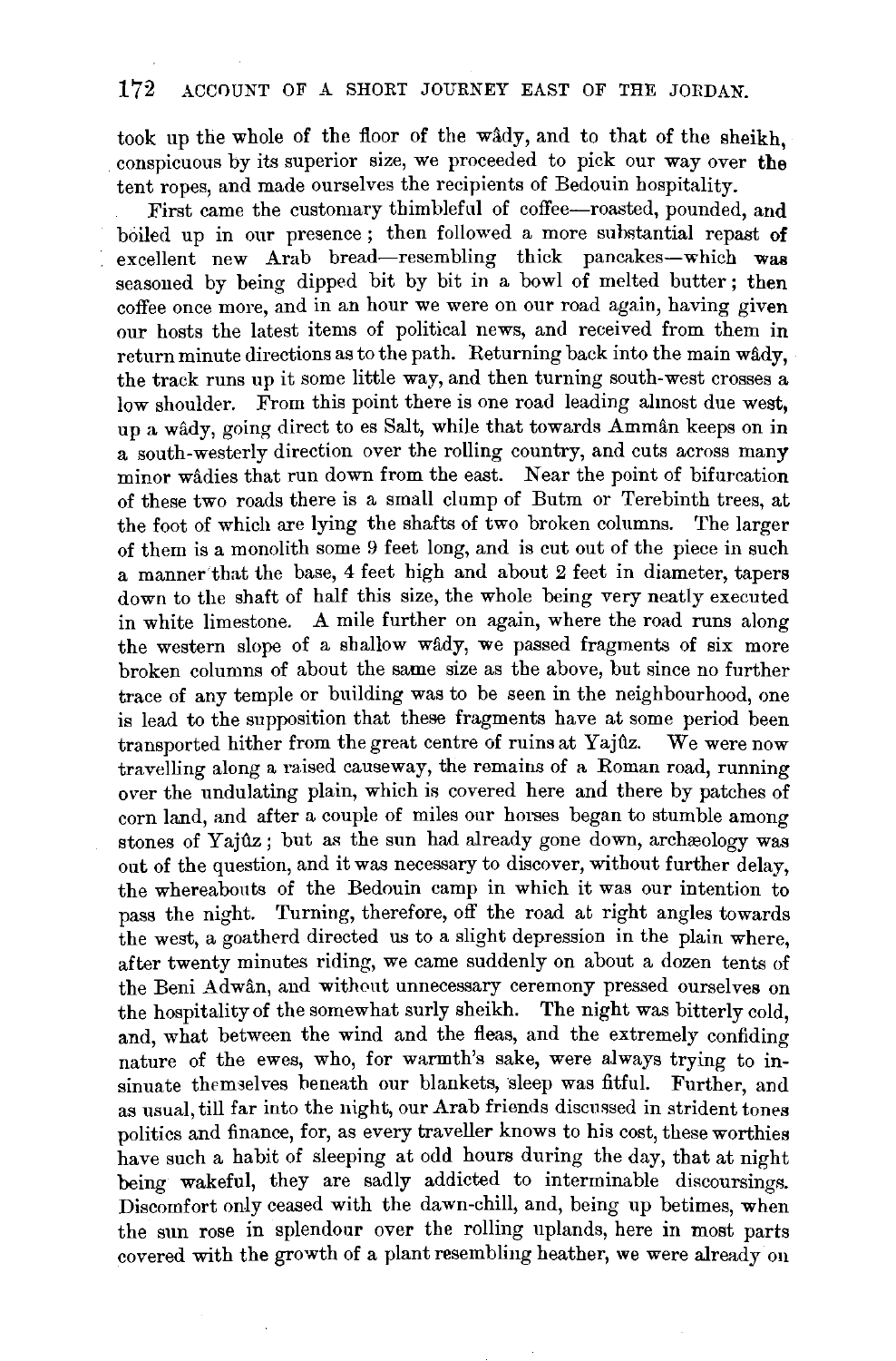our way back to the road into Yajûz, out of which we had turned the night before.

At the entrance of the ruins is a large clump of some of the finest Terebinth trees that ever I came across. In their immediate neighbourhood is a large Arab cemetery, the most prominent tomb of which is that of Nimr ibn Gobelân, a sheikh of the 'Adwân, whose death, according to the inscription on the headstone, took place A.H. 1238, *i.e.,* some sixty and odd years go. His memory is still held in awe among the Bedouin, as is proved by ·the numerous ploughs and other farm implements that lie round his tomb, left there for safe keeping, as in a sanctuary. One of the 'Adwân, our host of the previous night, who accompanied us a short distance on our journey, informed me that this spot is known under 'the name of A'deyl, and is considered distinct from Yajûz, the ruins of which extend from it eastwards for more than a mile. These ruins, now known by the Arabs under the above name, have been so fully described in their respective works by Mr. Oliphant and Dr. Merrill<sup>1</sup> that further details may be deemed superfluous. It is noteworthy, however, that all attempts at identification seem to have failed, although the extensive remains of carved Byzantine capitals, squared blocks, and the foundations of numerous edifices which crowd both sides of this broad upland valley would lead us to conclude that there must have existed here a very populous town during the Græco-Roman period. It may be worth noting that in the lists of the Arab geographers there is no mention of the name Yajûz; nor was there in the days of the Caliphate, so far as I can discover, any considerable town that agrees in point of situation with the site of these ruins. The caves with which the hill slopes are honeycombed are still used by the 'Adwân as granaries, but apparently no settled inhabitants are found in the neighbourhood.

After spending some time in riding in every direction over these interesting remains, and seeking in vain for anything in the way of an inscription or a date, we proceeded in a south-easterly direction, still over a rolling country that showed ever and anon patches of cultivation. The shallow wâdies that the track crosses for the most part run down towards the east, presumably into the depressed plain of El Bukeia ; however, for some miles round the whole district here about is known under the name of Yajûz. Half-an-hour after leaving the ruins we passed a large nameless heap of disjointed but squared masonry, lying in the shade of some Butm trees growing on a hill slope facing the north. From here the path, turning up the wâdy towards the east, crosses some low hills, and finally surmounting the crest, leads down into a curiously long and narrow plain : apparently the bed of an ancient lake, as I should judge, analogous to that which once filled the depressed plain of El Bukeia, lying some miles over to the north-west of our present point. Wending down the slopes which, just before reaching the level, showed successive lines of pebbly beach and water-worn banks, we descended to the ancient lake bottom, here some 400 yards broad, and as even as a billiard table. The Arabs of the

1 "Land of Gilead," p. 227, *et seq.* "East of the Jordan," p. 273, *et seq.* 

 $\Omega$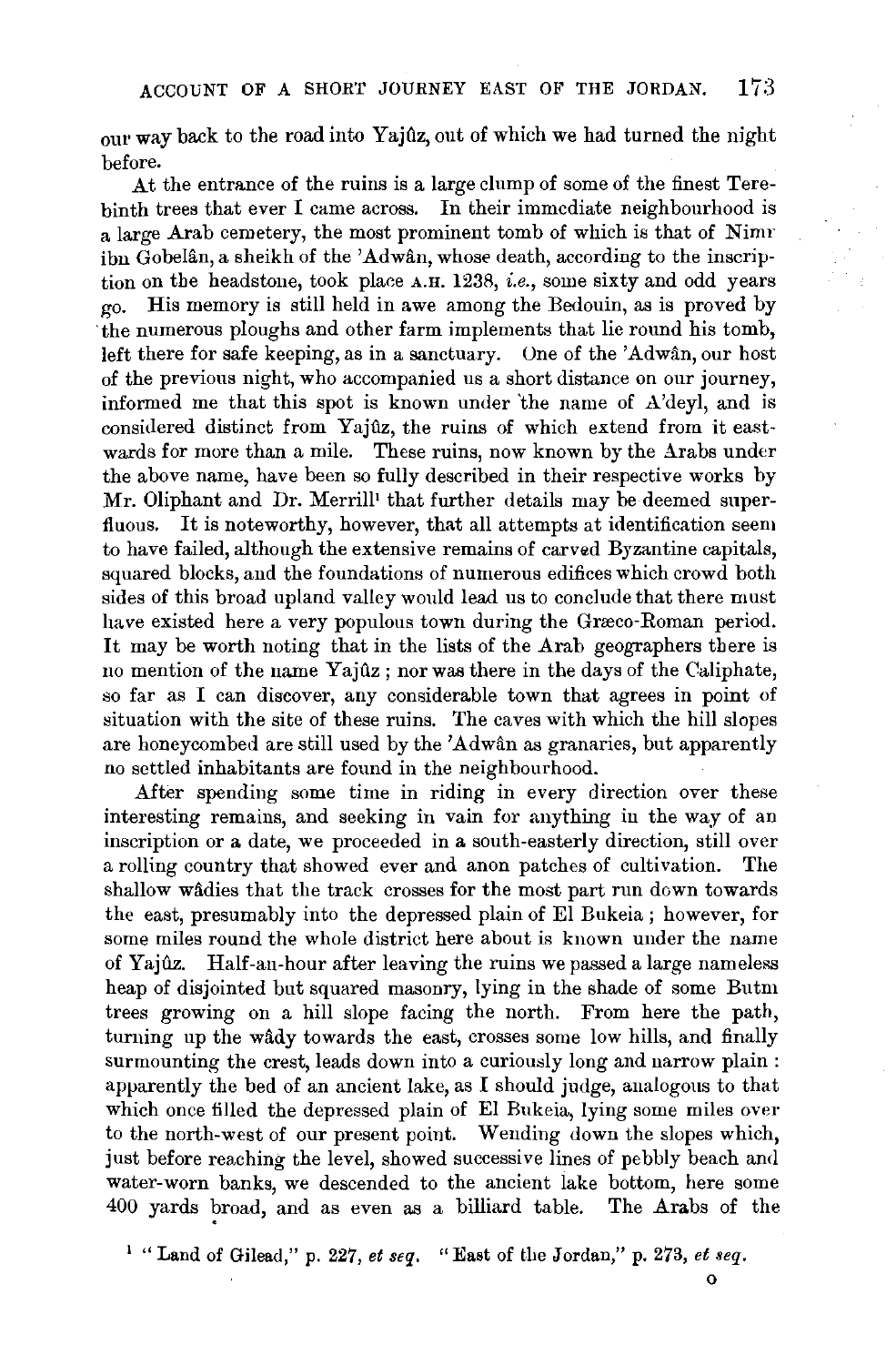Adwan call this tract of land Hemel Belka, and cultivate the rich alluvial soil in patches, raising crops of wheat and maize *(durra).* From the point we struck it, the plain extends for the distance of about a couple of miles due south, having an average breadth that might be estimated at a quarter of a mile, and then bears off in a south-easterly direction, draining down in all probability into the Zerkâ Valley, which, according to the maps, curves round towards it. Where the angle occurred we came up out of the narrow plain, and striking over the hills to the south-south-west passed another nameless ruin, where confused heaps of masonry are crowned by a few small, but most elegant, oval arches, which passed, once again we found ourselves on the upland plain that trends down south towards Amman.

The land here, after the early rains, was undergoing the process of being ploughed and sown by the Fellahin of the Beni Adwân. At one moment we could count above thirty yoke of oxen, and the wonted stillness was agreeably enlivened by the shouts of the ploughmen, who, in more than one case, were engaged in directing the capricious evolutions of camels that had been compelled to take the place of the more docile steers. Considering the ungainly size of the camels and the diminutive wooden plough to which they were so clumsily harnessed, it was assuredly a marvel of skill that the furrows ran in passably straight and parallel lines. The camels evidently loathed the business, and to judge by the objurgations of their drivers-who were continually calling heaven to witness that their (the camels') clumsiness was the natural consequence of a dissolute life and a disreputable ancestry,-the camel-men themselves were not enamoured of their job. For a considerable time we passed patch after patch being ploughed in this fashion, and riding over a treeless plateau at length struck back into the high road running south-east from Yajúz to 'Amman, which we had left to our right in turning off to visit the ruins and the Heniel Belka. After this, very shortly came a rather steep wady in a cross direction, running due east, down which the path led, and in a few minutes more we found ourselves for the seeond time in the Valley of the Zerkâ, and the ruins of 'Ammân were before us.

In these notes; however, the ruins being fully described in all the guide books, it would be waste of time attempting to recall the wonders of Greek architecture that have hitherto lain peacefully entombed beyond the Jordan, but which are now given over by the Ottoman Government to be a habitation for Circassian colonists. At the house of one of these worthies, while being hospitably entertained with tea and new bread, I endeavoured, but in vain, to gain some information concerning the whereabouts of the curious su bterraneau city of Rahab that Mr. Oliphant, in "The Land of Gilead," reports having heard spoken of as existing in the country to the east of the Zerkâ. All we could learn was that some people had heard tell in stories of this place, but no one at 'Amman had seen the spot or knew of its exact position. As confirming these somewhat vague notices, it may be, perhaps, worth while to draw attention to the account which Mokaddasi, in the beginning of the eleventh century A.D., gives of a remarkable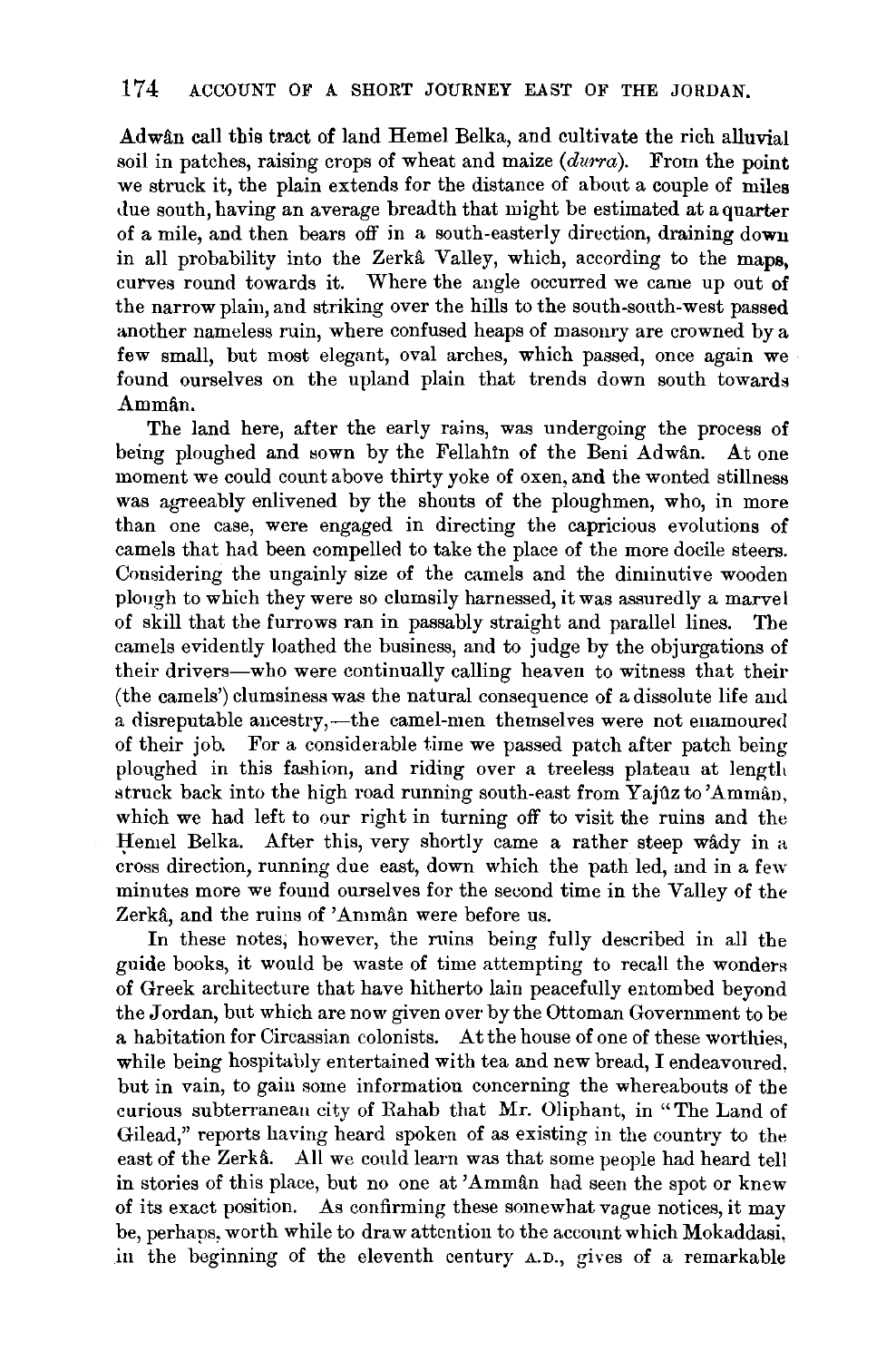cavern in these parts. After describing 'Amman, where he notes "the Castle of Goliath on a hill overlooking the city, and also the tomb of Uriyyli (Uriah ?), over which stands a mosque,''1 he continues: "About a farsakh (three miles) distant from 'Amman, on the border of the desert, is the village of ar-Raklm. Here is a cave with two gates, one small, one big, and they say that he who enters by the larger gate is unable to pass by the smaller. On the floor of the cavern are three tombs, concerning which Abul Fadl Muhammed ibn Mansur has related to me the following, on the authority of Abu Bekr ibn, &c.," and after giving his chain of authorities, which reaches back to 'Abd Allah, the son of the Khalif Omar, he reports how the Prophet had said that these were the tombs of certain pious men, who, seeking shelter from the rain, had entered this cave and been shut in by the fall of a rock which blocked up completely the entrance. The impediment, however, was miraculously removed by the hand of the Most High, on their calling to Heaven for aid, and every man conjuring the Almighty, and resting his claim on the virtue of some especially pious act performed in past times. The legend is here not to the purpose, and is besides too long to quote in extenso, it being merely another version of the story of the Seven Sleepers of Ephesus, whose adventures form the subject of a portion of the eighteenth chapter of the Koran ; but as confirming the reported existence of some large cavern or underground city in the neighbourhood of 'Amman, the account is curious, and it shows at how early a date such a report had obtained currency.

From 'Amman it was our intention to get across to Jerusalem, via Arak el Emir, but since the route is well described in the invaluable Exedeker, no detail of distances and directions need here be given. Riding up the bank along the now diminutive stream of the Zerka, we passed an abundant spring that forms one of its sources, and climbing the northern side of the wady gained the treeless upland plain stretching westward. Over this, a ride of two hours brought us to the cleft of the Wady Sir, a well-wooded ravine that drains into the Jordan Valley, and in which, but still some miles lower down, lie the remains known as 'Arâk el Emir. At the spot, where we left the bare upland plain to plunge into the green wâdy, the ruins known as Khurbet Sâr are but a short distance to the left, while across on the opposite side there were visible the mouths of several small caverns or chambers hollowed in the face of the cliff, and we noticed other specimens of these abodes of bygone anchorites in many places further down the gorge. Half-way down the steep path that leads into the dell there opens out a small plain, at present occupied by some Circassian families, who have built here a village of wattle and dab houses exactly similar to those that are met with in the neighbourhood of Tiflis. But we had to hurry on without visiting them, for the afternoon was waning.

The whole gorge of the Sir is most beautifully wooded ; two mills are turned by the stream that flows through it, and while its sides are almost

<sup>1</sup> Mokaddasi, op cit., p. 175.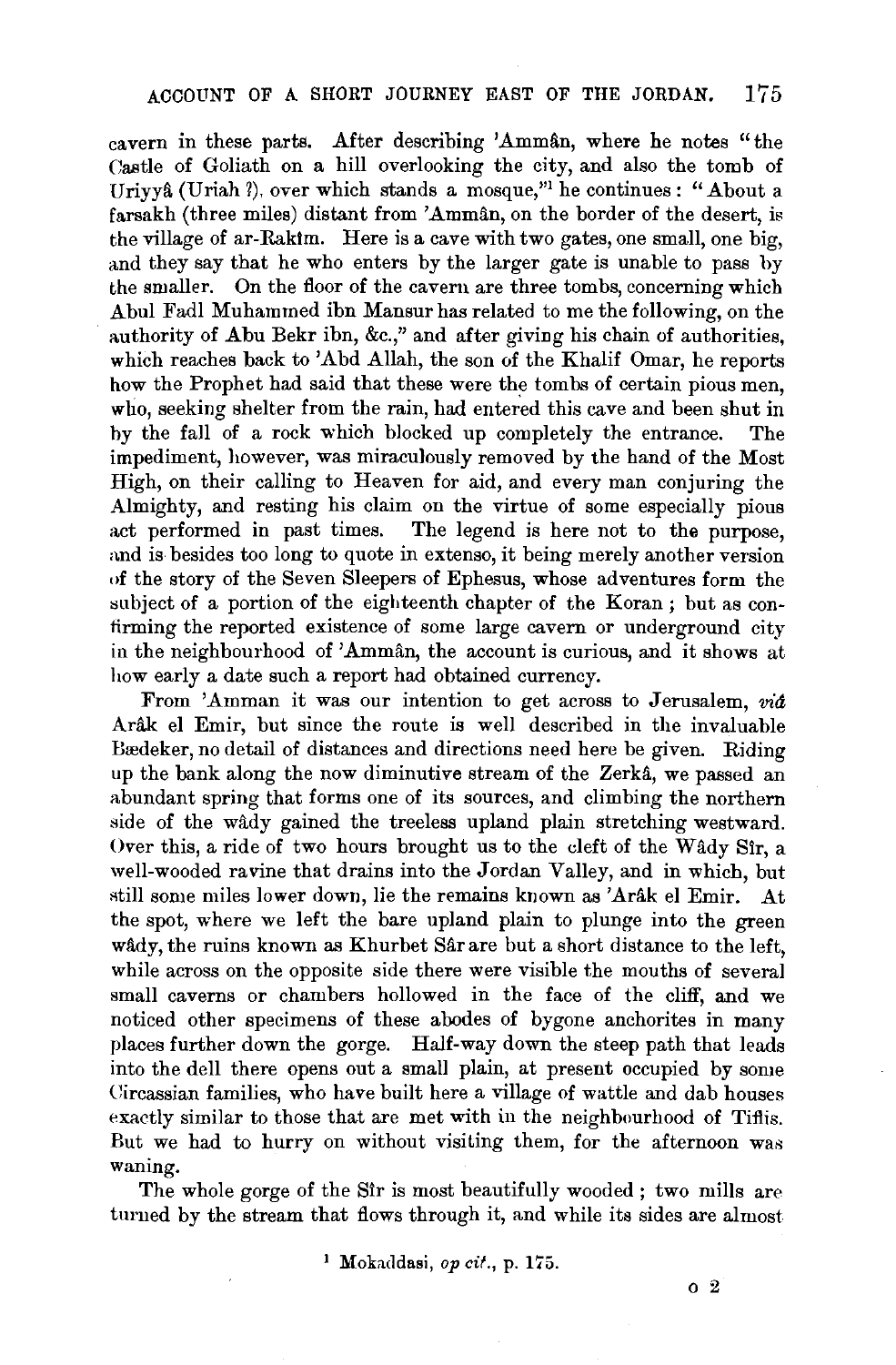everywhere hidden by the dark foliage of the oaks and other forest trees, the margin of the brook is masked by a broad fringe of oleanders that grow here to a height of over 14 feet. In a little meadow, where the cliff on the right bank recedes from the water's edge, and about two miles above 'Arâk el Emir, there is a collection of Arab "circles," of a somewhat abnormal type. The stones are about a foot high, and form the perimeter of. a circle that is roughly a couple of yards across. What is unusual, however, is that here the area surrounded by this low circular wall has been . rodfed over by laying branches rafter-wise, and filling in with straw, the whole being afterwards covered by a coat of clay. There was, as usual, a sort of doorway left in the circle of stones, and in the present instance it faced south. These little buildings have every appearance of being intended for hab:tations of some sort, only that while the extreme lowness of the roof and the small extent of the covered space would render the ingress of any human being an impossibility, the clean condition of the interiors showed that they were evidently not intended to serve as pens for lambs or other small quadrupeds. Further, our Arab guide immediately recognised them as marking the burial places of sheikhs, reminding us of the very similar, though unroofed circles which we had passed by in the hills on many previous occasions during our journey.

After riding down the Wady Sir for nearly two hours, the path lying sometimes in the very bed of the pebbly brook, sometimes along the meadows which skirted its banks, and at times again threading the copses that overhung its winding course, we came out suddenly into the magnificent amphitheatre of hill-cliffs where is situated 'Arak el Emir-said to be the remains of the palace which, according to Josephus, Hyrcanus built in 182 B.c., during the last days of his exile beyond the Jordan. In the main the description of the Jewish historian tallies well enough with what we find here of rock-cut caverns, and cyclopean masonry carved with forms of huge animals. It is, however, perhaps a point worth noting, and one that did not fail to strike me when I first came on the ruins of the Kusr-el-Abd, that while Josephus plainly states that Hyrcanus "built it entirely of *white* stone to the very roof, and had animals of a prodigious magnitude engraved thereupon," when we come to examine here the carved blocks, alongside of which the inquisitive traveller feels dwarfed to the dimensions of an insect, we find that they are all, without exception, cut out of stone most remarkably *black.* But as Josephus had himaelf never visited this place, the error is probably due to his having been misinformed by the hearsay report of contemporary tourists. The remains at 'Arak el Emir, whatever may be their date, cannot fail to strike the traveller with somewhat of that same feeling of awe which he experiences on standing for the first time beside the huge stones at Baalbek, the platform of Persepolis, or the Egyptian Pyramids. Greek and Roman ruins are dwarfed into insignificance beside these, for they tell of an age when labour and time were held as of no account in the calculations of those who built for themselves such temples, palaces, or tombs. It was with difficulty that we tore ourselves away from these wonderful relics of a bygone civilization. But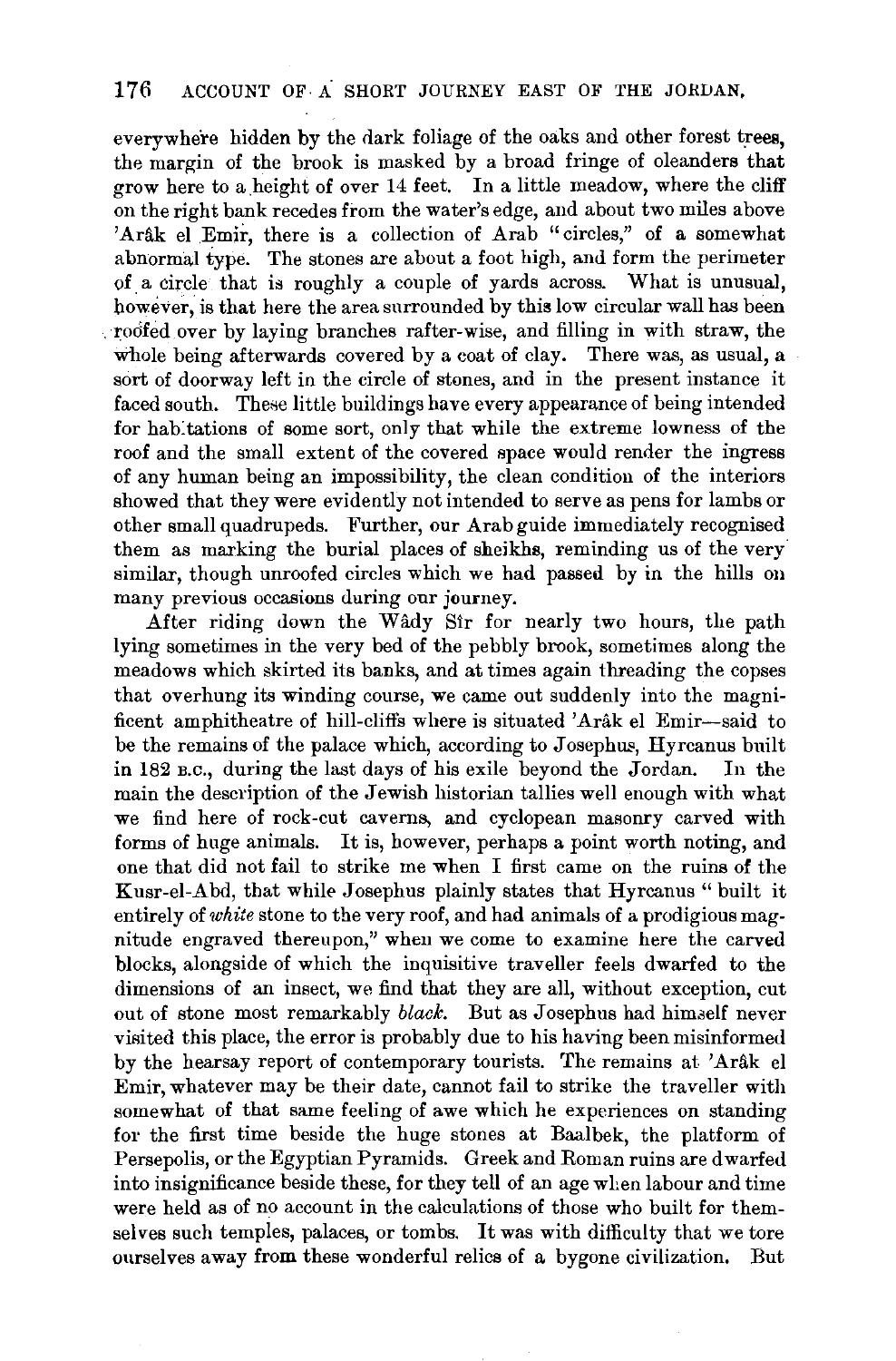already the sun was hiding behind the western hill; and while we were lingering in the artificial caverns high up in the cliff, they became shrouded in gloom, though the bold characters of the Hasmonean inscription on the rock above,--read " Adniah," and said to mean "Delight,"-still stood out distinct in the blush that was already dying from the face of the black masonry in the meadow below.

We had yet to beat up night quarters, and therefore scampering up the shoulder of the projecting spur shutting in the amphitheatre on the south, we crossed into a wâdy known as that of Umm el Madâris, and shortly. coming across some homeward-bound cattle were directed by the neat-herd to the encampment of his tribe, the Beni 'Abbad, located in an adjacent dell. We were now among the wadies that lead down directly to the Jordan Valley, and just before coming to the tents, while riding over the crest of an intervening spur, suddenly there burst on us a most magnificent view of the Dead Sea, spread out apparently at our feet. From the height, its whole surface, as far as the eye could reach, appeared like a sheet of lurnished gold about to become molten, under the rays of the setting sun, whose orb was fast vanishing behind the blue hills of the desert of Judæa; and below, in the foreground, was the opening out of the Jordan Valley, here some ten miles across-Jericho, as a patch of black green foliage, shining out distinct on the further side.

Although the Beni 'Abbâd were hospitable, and their carpets were tolerably free from vermin, the coldness of the night, and the continuous groaning of one of the men who had lately received a spear thrust in his leg, rendered our sleep but fitful. Besides, as usual, our hosts took up the best part of the night detailing their grievances to us, and requested our advice on the important point of how  $\pounds 100$  might be obtained on loan to rid them of their enemies. It appeared that certain lands belonging from time immemorial to their tribe, for which, moreover, they held title deeds, had been by Government granted to, and were occupied by, the immigrant Circassians. We suggested that a petition forwarded with the title deeds to the Government would doubtless set matters right, but in reply we were assured that so doing, unless much bakhshish went with the papers, would only lead to the loss of the deeds without there being the smallest chance of the tribe obtaining any re-establishment in their rights. Cheaper than this, they said, it would be to bribe the Circassians to decamp and take up their quarters on somebody else's land, and for this purpose a hundred pounds were needed, which we, however, perforce, deeply regretted being unable to put them in the way of obtaining.

Next morning we were up before the sun, for there was the long ride into Jerusalem before us. Distances in the East, even after long practice, appear most deceptive, especially when looking from a height down and across a plain. The Jordan seemed almost at our feet, but it was four hours' good riding before we reached the ford and crossed the swirling muddy stream, which, even at this season, in some places rose above the horses' girths.

When leaving the mountains and riding between the last hill spurs out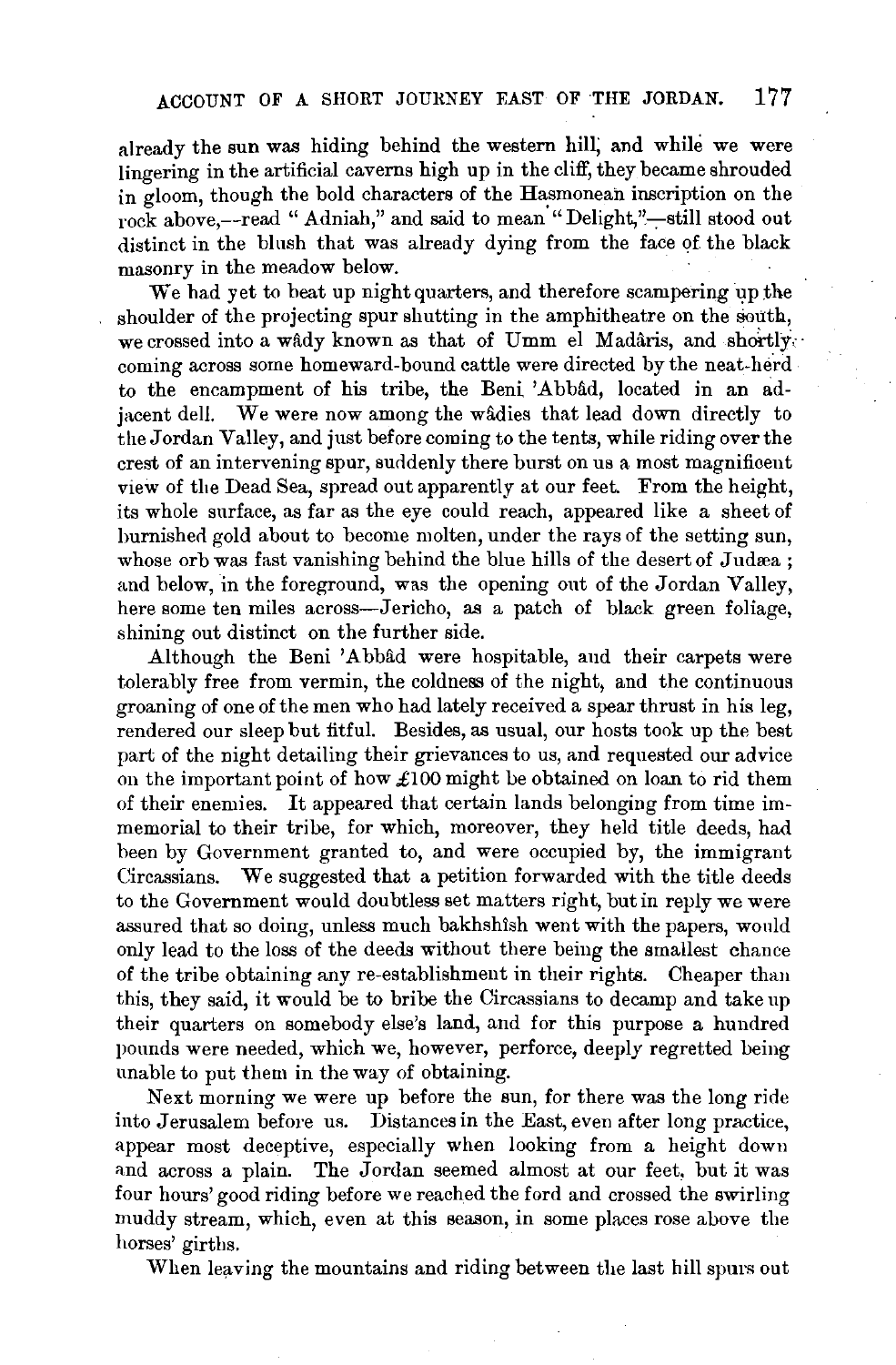into the Ghôr, I judge we must have passed within a short distance of Tell esh Shâghûr, which recent writers propose to identify with Segor, or Zoar. one of the Cities of the Plain. Dr. Merrill, who discusses the question of the site at some length,<sup>1</sup> concludes by stating that to his mind the arguments for placing the Zoar of Lot at the north end of the Dead Sea are convincing; adding, "We present here a few quotations from Arab writers which bear upon this question." But from these " quotations" I venture to think he deduces an erroneons conclusion, through not bearing in mind the fact that the narrow valley leading *south* from the Dead Sea towards the Gulf of Akabah was known to the Arabs as the Gh6r, and hence bears the same name as that applied by them to the Jordan Valley itself running up *north*  from that lake.

Whatever may be concluded from the Bible as to the true position of the Zoar of the Pentateuch, a careful examination of the Arab geographers leads me to conclude that they, at least, stuck to the traditions preserved by Josephus, and followed by Eusebius and Jerome, which place Zoar or Segor to the south-east of the Dead Sea. This place, further, is identical with that frequently mentioned under the name Segor by the historians of the Crusades, and is found in many of the itineraries of the mediæval travellers. To the Arab geographers Zughar, the city of Lot, was as well known a place as Jerusalem or Damascus, seeing that the Dead Sea, more generally called by them Al Buhairah-al Muntinah, "The Stinking Lake," has also the alternative name of the Sea of Zughar. Further, it is evident that there were not, for these mediaval geographers, *two* Zughars, for in Yakut's Mushtarik, a Lexicon of Geographical Homonyms, which especially deals with cities of the same name but of different location, the name Zughar does not figure in the list. Turning now to Mokaddasi, who was himself a native of Palestine, and wrote during the century preceding the first Crusade, we find that Zughar (also spelt Sughar) is mentioned as being in his day the capital of the province of the Sharat<sup>2</sup> (which corresponds in general with the ancient Moab), and he cites it as the sole remaining city of Lot, "saved by reason that its inhabitants knew not of the abominations." As to its position, it is described as standing on (or near) the Dead Sea, with the mountains near about it ;• while that it is to be sought at the south-eastern end of the Lake is shown by the statement that it is one marhalah (twenty-five miles-a day's march) distant from Maab, a town situated in the desert to the east of Kerak; and four marhalahs from Wailah,<sup>4</sup> the port at the head of the Gulf of Akabah. Also Istakhri• and Ibn Haukal,• geographers of the generation preceding Mokaddasi, state that between Jericho and Zughar lay "a day's march," and in one case other MSS. give the alternative but

1 "East of the Jordan," 233, *et seq.* 

• Mokaddasi, *op. cit.,* p. 155. 3 Op. *cit.,* p. 178.

4 Op. *cit.,* p. 192, 249. 6 Edit. de Goeje, p. 66. 6 Edit. de Goeje, p. 126.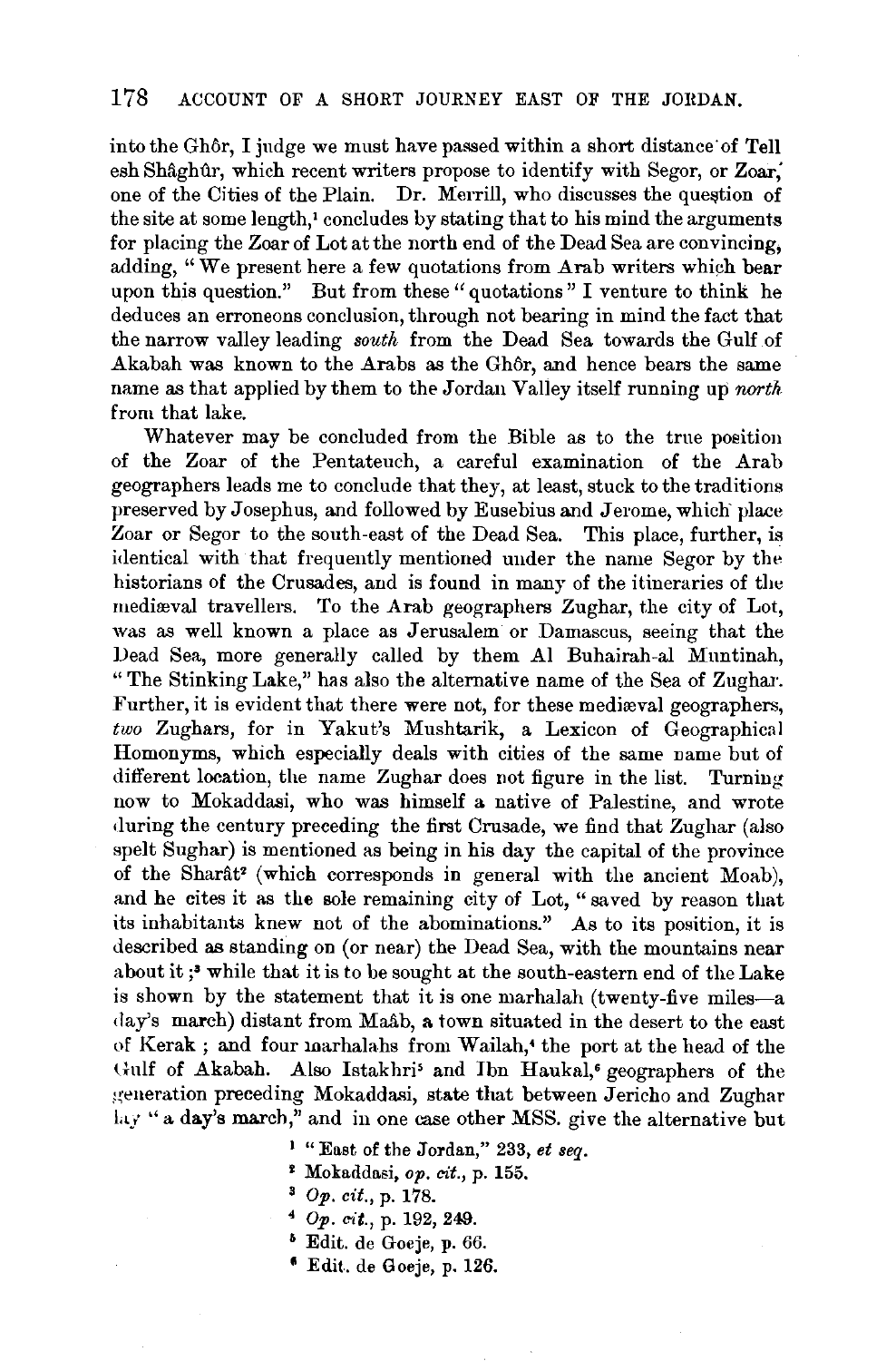probably erroneous reading, " two days' march." At this epoch, that is, during the eleventh century A.D., Zughar was a place of considerable trade, famed for its indigo and dates, these last being of exquisite quality, and quoted as one among the eight kinds celebrated in all the countries of Islam.' On the other hand, the climate of Zughar was deadly, and its drinking water execrable, "hot even as though it were over hell fire,"2 and later, when characterising the drinking water of Palestine as generally so excellent, Mokaddasi exclaims,• "but we take refuge in Allah from that of Zughar, though the water of Bait-er-Ram is in truth bad enough."

Turning now to the great Geographical Dictionary of Yakut, compiled in the early part of the thirteenth century A.D., we find two long articles, one under the heading Sughar, and another under the alternative pronunciation of Zughar.• After quoting the verse of a poet who sings of the " southern region of the Sharat from Maah to Zughar," Yakut proceeds to give various traditions which connect the town with the history of Lot, and says that its name came to it from one of Lot's daughters. Finally it is stated that Zughar is situated in the neighbourhood of the Dead Sea, in a wady; it being three days' journey from Jerusalem, and lying near the frontiers of the Hejâz.<sup>5</sup> Lastly, and not further to multiply quotations, the author of the Meracid, writing about a century after Yakut, after quoting his words as to the position of Zughar on, or near, the Dead Sea, adds that it lies near Kerak.•

In conclusion, therefore, and in opposition to Dr. Merrill, I find no authority among such of the Arab geographers as I have read for locating the Zughar or Zoar of their day anywhere but to the south-east of the Dead Sea. For, to sum up their indications, the city stood near the Dead Sea; one day's march from Maab, the same from Jericho, and four from the head of the Gulf of Akabah; three days' march from Jerusalem, and near Kerak; from all of which it would appear impossible that a town across the Jordan opposite Jericho should be intended ; while the assertion that the water at Sughar was execrable, of itself indicates that Tell esh Shâgûr, in the wâdy below Arâk el Emir, where excellent springs abound, can hardly be a satisfactory identification.

From the Jordan ford up to Jerusalem we rode along the beaten track that every Cook's tourist has followed. The ghastly barrenness of the country, and the glare from the chalky hills among which the road winds, renders this one of the most tedious bits of journeying in Palestine, and we were fortunate in being able to accomplish the ride from Jericho to Jerusalem in five hours. It is, however, worth while to come up this

- <sup>1</sup> Mokaddasi, p. 470.
- Op. *cit.,* p. 178.
- 

<sup>2</sup> 2<sup>2</sup> 2<sup>3</sup> 2<sup>3</sup> 2<sup>3</sup> 2<sup>4</sup> 2<sup>4</sup> 2<sup>4</sup> Wustenfeld's Yakitt, II, 933; III, 396. In the Arab geographers the <sup>4</sup> Wustenfeld's Yakût, II, 933; III, 396. In the Arab geo<br>ame is found spelt ..., Sughar; ... Zughar; and ..., Sukar. name is found spelt منغر Sughar ; <sub>زغر</sub>, Zughar ; and منغر, Sukar.<br><sup>5</sup> Op. cit., II, 934.<br><sup>6</sup> "Meracid-el-Ittilâ," I, 514.

- 
-